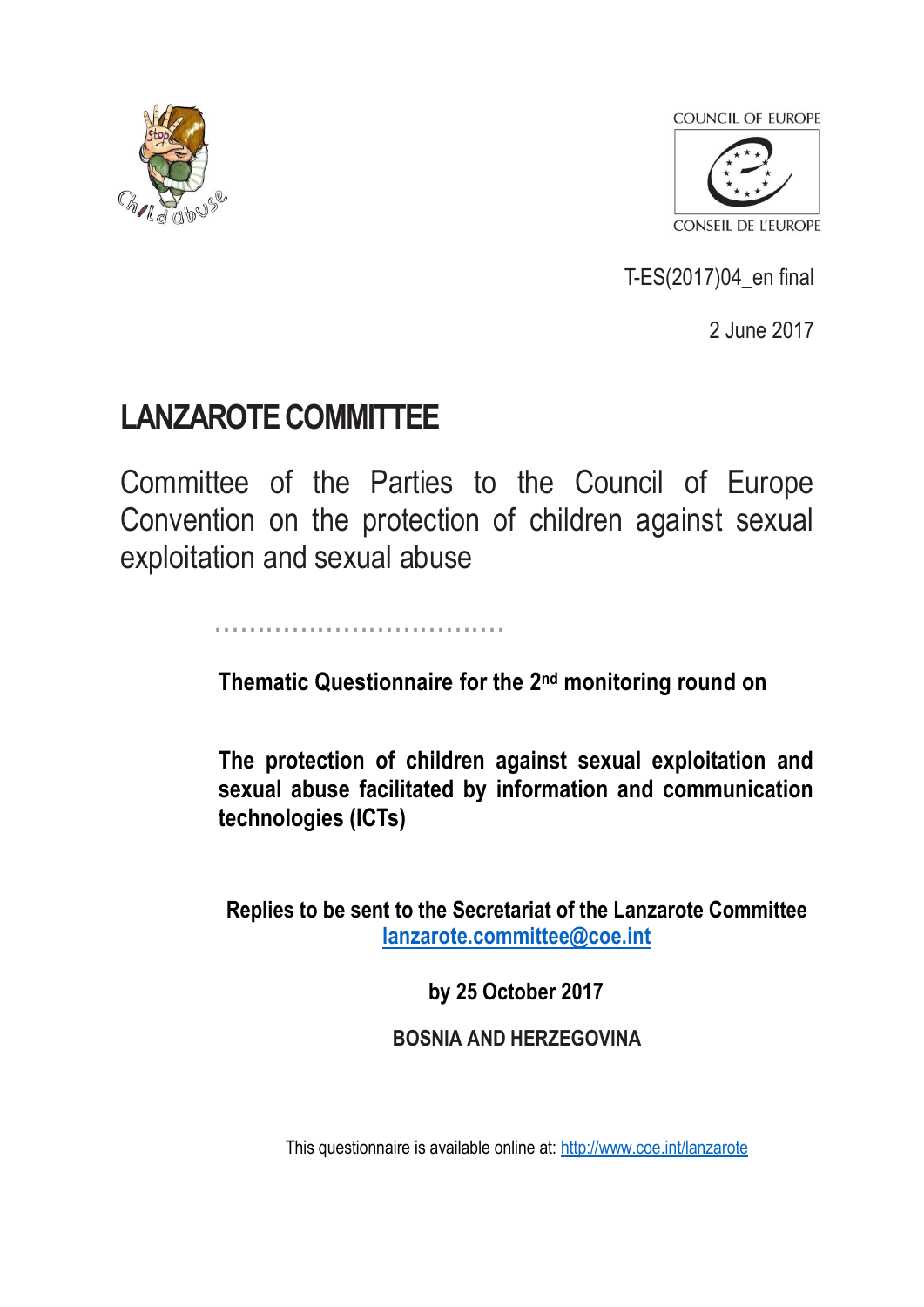# **I. Introduction**

1. The Council of Europe Convention on the Protection of Children against Sexual Exploitation and Sexual Abuse (hereinafter "the Lanzarote Convention" or "the Convention"), which entered into force in July 2010, requires criminalisation of sexual offences against children. It sets out that Parties to the Convention shall adopt specific legislation and take measures to prevent sexual violence, to protect child victims and to prosecute offenders.

2. Over the past years, the Lanzarote Committee, in charge of the monitoring of the Convention, has examined challenges raised by several trends in child sexual exploitation and abuse which have emerged as a result of the rapid development and increased use of information and communication technologies (ICTs). It decided, in consequence, to focus its 2nd monitoring round on the in-depth analysis of the specific challenges to be met to ensure the protection of children against sexual exploitation and sexual abuse facilitated by information and communication technologies (ICTs).

3. The Lanzarote Committee has prepared the following questionnaire with two main aims which correspond to its twofold role in accordance with Article 41 of the Convention, i.e. monitoring and capacity building. Questions are thus of two kinds:

- Monitoring questions: these aim at gathering information to assess Parties' effective implementation of obligations arising from the Convention
- Capacity building questions: these aim at gathering information on significant legal, policy or technological developments (Article 41§3).

4. It follows from the above distinction that the situation emerging from information submitted with regard to:

- Monitoring questions will give rise to recommendations for Parties to take steps to effectively implement the Convention.
- Capacity building questions will enable the identification of good practices to respond to legal, policy and technological developments and thus be helpful to better understand how to protect children against sexual exploitation and sexual abuse facilitated by information and communication technologies (ICTs).

5. Parties are asked to reply to this questionnaire bearing in mind the Lanzarote Committee's Interpretative opinion on [the applicability of the Lanzarote Convention to sexual offences against](https://rm.coe.int/t-es-2017-03-en-final-interpretative-opinion/168071cb4f)  [children which are facilitated through the use of ICTs.](https://rm.coe.int/t-es-2017-03-en-final-interpretative-opinion/168071cb4f)

6. Parties are also asked to answer the questions specifying, where relevant, whether and how measures take into account gender-specific requirements as well as specific vulnerabilities of children. Special consideration should be given to statistics and national literature on this subject.

7. It is recalled that in accordance with Rule 26§3 of the Committee's Rules of Procedure, replies to this questionnaire shall be submitted to the Secretariat [\(lanzarote.committee@coe.int\)](mailto:lanzarote.committee@coe.int) in one of the official languages of the Council of Europe (i.e. English or French) within the time limit set below. All replies shall be detailed, answer all questions and contain all relevant reference texts.

## 8. **Parties shall reply to this questionnaire by 25 October 2017**.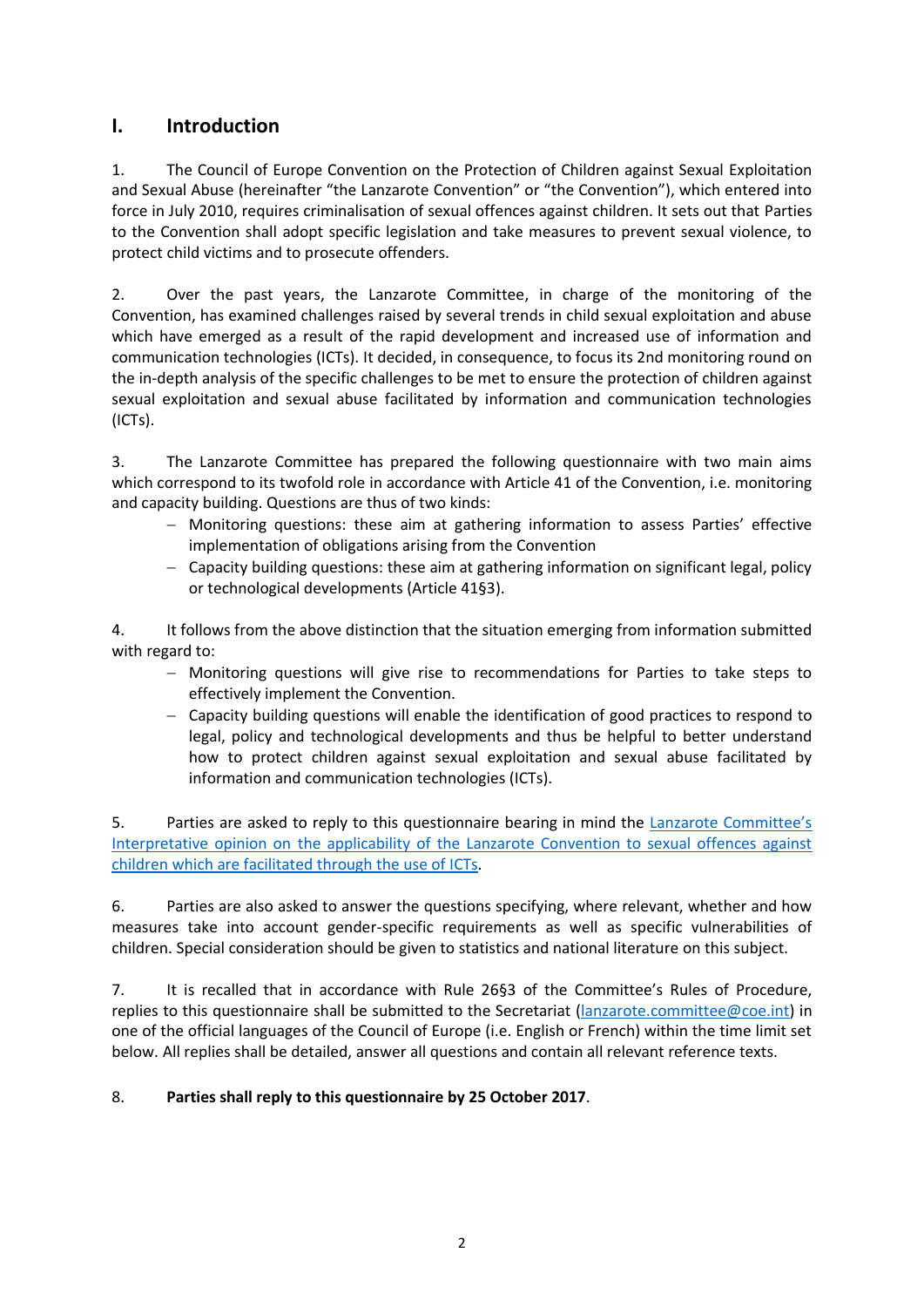9. Finally, in accordance with Rule 26§4 of the Committee's Rules of Procedure, representatives of civil society and any other body involved in preventing and combating sexual exploitation and sexual abuse of children may also submit to the Secretariat [\(lanzarote.committee@coe.int\)](mailto:lanzarote.committee@coe.int) their views on any of the issues covered by this questionnaire. In addition, they may comment on the replies submitted by Parties within two months from the Secretariat's registration of the relevant Party's replies.

# **II. Preliminary remarks**

- 10. It is recalled that in accordance with Article 3:
	- a. "child" shall mean any person under the age of 18 years;
	- b. "sexual exploitation and sexual abuse of children" shall include the behaviour as referred to in Articles 18 to 23 of this Convention;
	- c. "victim" shall mean any child subject to sexual exploitation or sexual abuse."
- 11. Parties are also informed that, in the context of the present questionnaire:
	- a. "self-generated sexually explicit images and/or videos" refers to any material that visually depicts a child engaged in real or simulated sexually explicit conduct or any depiction of a child's sexual organs made or apparently made by the children themselves on their own initiative;<sup>1</sup>
	- b. "self-generated sexual content" refers to images, videos and other material depicting a child in a sexual suggestive way (e.g. naked or semi naked posing in order to provoke some sexual arousal") made or apparently made by the children themselves on their own initiative;
	- c. "sexting" is sharing self-generated sexually explicit images and/or videos and/or selfgenerated sexual content<sup>2</sup> through information and communication technologies  $\text{(ICTs)}^3;$
	- d. "information and communication technologies (ICTs)" refers to all technical means used to handle information and aid communication, including both computer and network hardware as well as necessary software such as mobile phone, tablets, digital cameras, and any other smart devices;
	- e. "ICT facilitated sexual coercion and/or extortion"<sup>4</sup> is using self-generated sexually explicit images and/or videos and/or self-generated sexual content<sup>5</sup> to procure a sexual gain (mainly new images or videos or sexual favours), financial gain or other personal gain from the child or any other person under a particular threat (mainly posting previously acquired images and/or videos online).

**.** 

 $1$  This definition covers Lanzarote Convention Article 20§2 material.

 $2^{2}$  As defined above in 11.a and 11.b.

 $3$  As defined below in 11.d.

<sup>&</sup>lt;sup>4</sup> Both "coercion" and "extortion" are used here given that under the legal terminology of some Parties, "extortion" is applicable solely if the benefits expected refer to money or property whilst the Lanzarote Committee wishes to include also situations when the offender demands more self-generated sexually explicit images and/or videos and/or self-generated sexual content<sup>4</sup> or sexual favours.

 $<sup>5</sup>$  As defined above in 11.a and 11.b.</sup>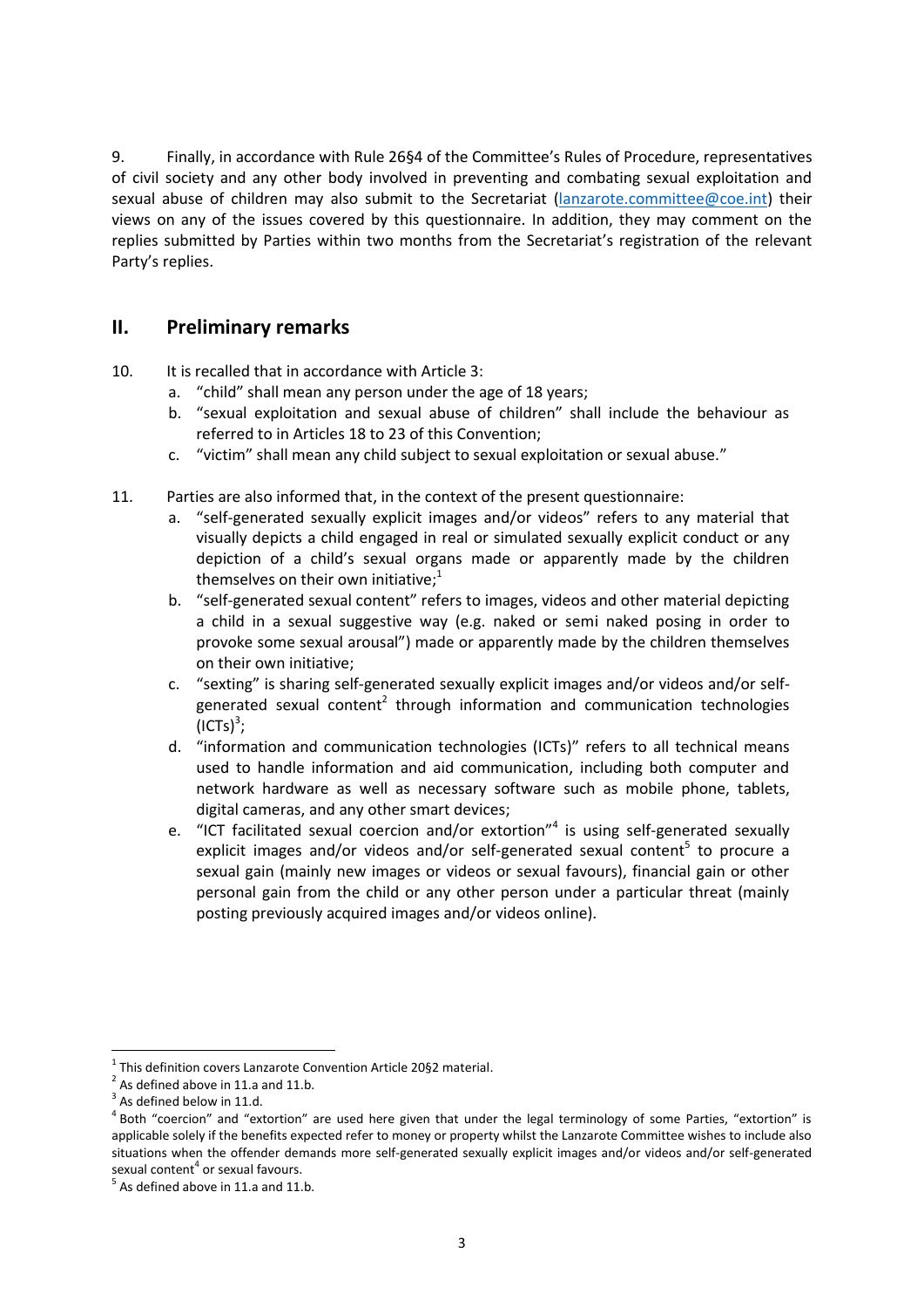# **III. Questions**

#### **Prevention**

#### **Question 1 Awareness-raising or educational activities/tools/materials/measures**

1.1. Are there awareness-raising or educational activities/tools/materials/measures addressed to children, about the risks they face when they produce and/or share:

- a. self-generated sexually explicit images and/or videos?
- b. self-generated sexual content?

In Bosnia and Herzegovina, there are several different activities / tools / materials for raising awareness or training addressed to children, which relate to the prevention of sexual violence and sexual abuse of children facilitated by ICT. All these activities / tools / materials were result of joint multidisciplinary efforts of institutions with various competence at all levels of government in Bosnia and Herzegovina, the ombudsman office and the non-governmental sector.

Currently, there is no policy document of Bosnia and Herzegovina aimed at preventing and combating sexual violence and child abuse facilitated by ICT. The 2010-2012 Action Plan for the Improvement of the Child Protection System in the Field of Child Pornography and Other Forms of Sexual Exploitation and Abuse of Children Facilitated by Information and Communication Technologies of BiH and the 2014-2015 Action Plan for the Prevention and Protection of Children against Abuse facilitated by Information and Communication Technologies of BiH were in effect earlier.

At present, the 2016-2019 Action Plan for Combating Trafficking in Human Beings of BiH is in effect, where strategic objective D.6 "Improve the Mechanisms for Protecting Children and Preventing Violence against Children Facilitated by Information and Communication Technologies" plans activities to be carried out by the Ministry of Security of BiH and BiH law enforcement agencies.

\_\_\_\_\_\_\_\_\_\_\_\_\_\_\_\_\_\_\_\_\_\_\_\_\_\_\_\_\_\_\_\_\_\_\_\_\_\_\_\_\_\_\_\_\_\_\_\_\_\_\_\_\_\_\_\_\_\_\_\_\_\_\_\_\_\_\_\_\_\_\_\_

**International Solidarity Forum - EMMAUS (MFS-EMMAUS)** administers the website www.sigurnodijete.ba, which aims to raise awareness, primarily of children and parents as well as of teaching staff and other professionals in the field of education. This portal is designed to meet the needs of different target groups: the general public, parents, teenagers up to 18 and children up to 12 years and contains many useful information about the risks they face when they produce and/or share sexually explicit content and other forms of possible exploitation of children and their prevention.

Over the course of many years, MFS-EMMAUS carried out a series of educational workshops for children, parents and teachers throughout BiH in more than 60 schools, with almost 2,500 students and parents, as well as over 300 teachers of elementary and secondary schools, attending them, and continuously works to prevent and raise awareness of the problem of online child abuse. A special website was developed for teaching staff and education specialists www.e-school.sigurnodijete.ba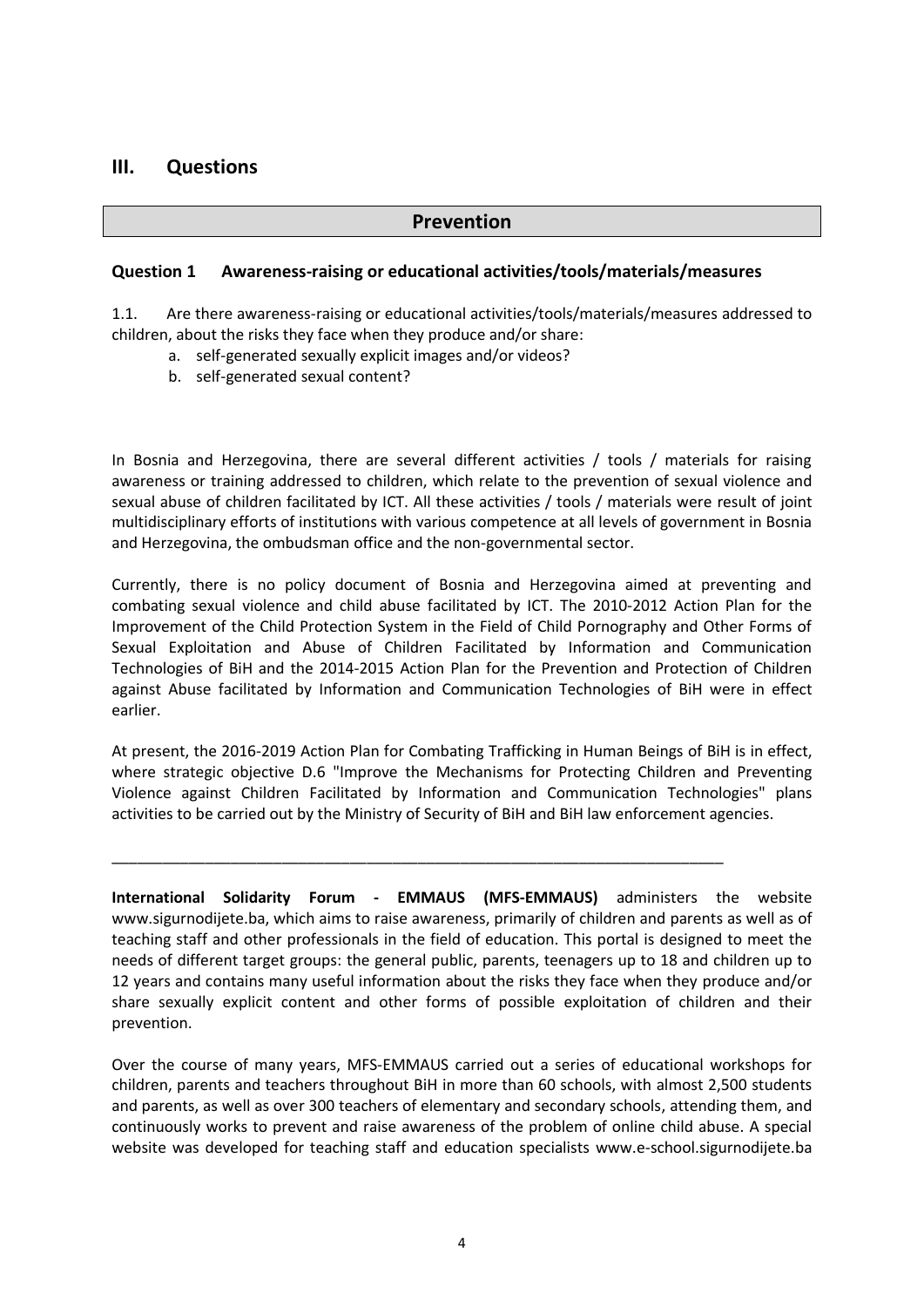with useful information on forms of abuse and prevention and to be a platform for sharing experiences and advice and joint efforts in this area.

Preventive materials (brochures, leaflets, posters) were created and distributed, and each year activities are organised on the occasion of marking the Safer Internet Day, which seeks to draw attention of children and the general public to the risks of using information and communication technologies.

Furthermore, through the membership of INHOPE - the worldwide organization of hotlines for reporting inappropriate content on the Internet, MFS-EMMAUS has provided Bosnia and Herzegovina with the exchange of information and adequate prevention of child pornography and paedophilia between BiH and other countries with this issue and thereby with exchange of experiences and good practices. Becoming a member of the ECPAT network - a global network of civil society organizations committed to combating the sexual exploitation of children and other forms of abuse – is a significant progress in this area.

Within the "A Comprehensive Approach to Addressing the Problem of Child Pornography in BiH" project, MFS Emmaus NGO and "United Women - Udružene žene" NGO of Banja Luka organised educational workshops for children, parents and teachers in elementary and secondary schools throughout Bosnia and Herzegovina. Educational workshops were held in more than 45 schools, with over 1700 students and parents present, as well as over 230 teachers of elementary and secondary schools attending them. The workshops were held in cooperation with the Federation Police Administration (FMUP), the State Investigation and Protection Agency (SIPA) and the partner organization of the "United Women" of Banja Luka. In order to raise the awareness of children, parents and teachers about online child abuse facilitated by information and communication technologies, MFS-EMMAUS organised educational workshops for children, parents and teachers in elementary and secondary schools throughout Bosnia and Herzegovina on "Surf Safe".

.\_\_\_\_\_\_\_\_\_\_\_\_\_\_\_\_\_\_\_\_\_\_\_\_\_\_\_\_\_\_\_\_\_\_\_\_\_\_\_\_\_\_\_\_\_\_\_\_\_\_\_\_\_\_\_\_\_\_\_\_\_\_\_\_\_\_\_\_\_\_\_\_\_\_\_\_\_

In 2013, the "Novi put" NGO of Mostar conducted a very important campaign called "STOP Child Pornography and Paedophilia". It included a mini campaign to prevent and raise awareness among the risk categories of children, their parents, teachers, as well as the general public about the dangers and possible abuse of information and communication technologies for the purpose of exploiting children and child pornography in general. During the mini campaign, the representatives of the "Novi put" NGO visited 10 primary schools in Herzegovina-Neretva Canton. On that occasion, promotional materials were distributed to children and teaching staff who were designed and printed for the purpose of this project. Representatives of all schools expressed a desire and a need to distribute material among their students, given the increasing frequency of abuse of children facilitated by information technology. During the implementation of the project, the "Novi put" NGO organised 8 interactive educational workshops for children at risky age from 12 to 15, teaching staff and pedagogues in primary schools, homes for uncared-for children in Herzegovina-Neretva Canton in order to raise awareness about the issue in BiH and prevent it from occurring.

**[http://www.noviputbih.org/index.php/en/component/k2/item/363-trnovo-muskarac-nagovarao](http://www.noviputbih.org/index.php/en/component/k2/item/363-trnovo-muskarac-nagovarao-djevojcicu-da-skine-donji-ves.html?Itemid=493)[djevojcicu-da-skine-donji-ves.html?Itemid=493](http://www.noviputbih.org/index.php/en/component/k2/item/363-trnovo-muskarac-nagovarao-djevojcicu-da-skine-donji-ves.html?Itemid=493)**

**\_\_\_\_\_\_\_\_\_\_\_\_\_\_\_\_\_\_\_\_\_\_\_\_\_\_\_\_\_\_\_\_\_\_\_\_\_\_\_\_\_\_\_\_\_\_\_\_\_\_\_\_\_\_\_\_\_\_\_\_\_\_\_\_\_\_\_\_\_\_\_\_\_**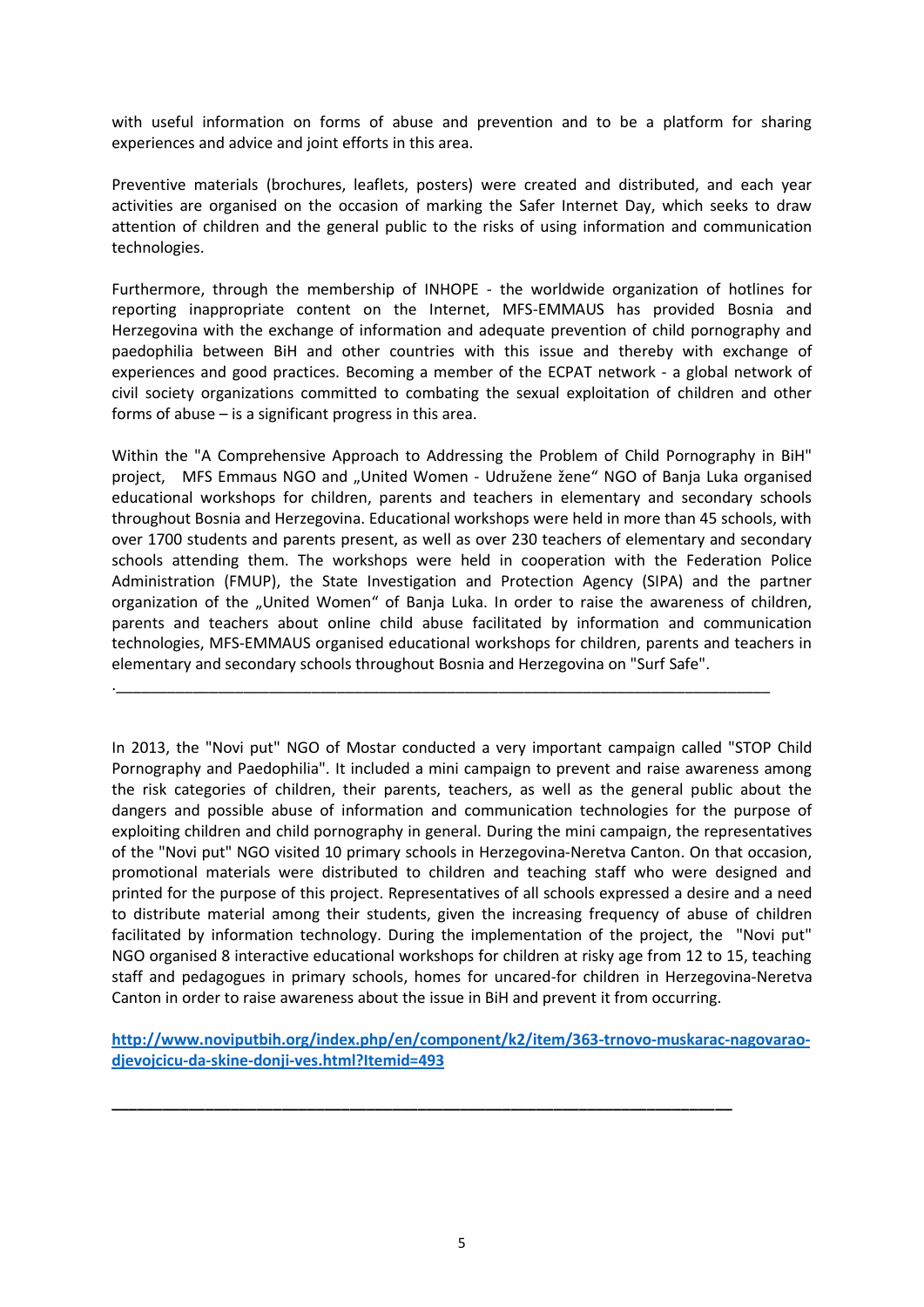Since 2012, **the Ombudsman Institution for Human Rights of Bosnia and Herzegovina** has educated children about their rights enshrined in the UN Convention on the Rights of the Child through project activity "The Ombudsman in Your School" implemented in primary and secondary schools in the Federation of Bosnia and Herzegovina and the Republika Srpska. During these visits, they have been discussing with the children the issue of sexually explicit images and videos, the consequences of their creation and publication. Children are informed about the possibility of reporting violations of their rights to the Ombudsman of BiH, as well as other competent authorities.

**\_\_\_\_\_\_\_\_\_\_\_\_\_\_\_\_\_\_\_\_\_\_\_\_\_\_\_\_\_\_\_\_\_\_\_\_\_\_\_\_\_\_\_\_\_\_\_\_\_\_\_\_\_\_\_\_\_\_\_\_\_\_\_\_\_\_\_\_\_\_\_\_\_\_\_\_\_\_\_**

**The Ombudsperson Institution for Children of the Republika Srpska** has also organised a series of activities related to the protection of children from sexual violence and sexual abuse. In November 2010, a round table was organised on "How to Protect Children on the Internet". The event was attended by university professors, primary and secondary school IT teachers, secondary school students, representatives of the Centre for Social Work and the Ministry of Internal Affairs of the RS, the Ministry of Education and Culture of the RS, the Ministry of Family, Youth and Sports of the RS.

In 2011, "the Children on the Internet" campaign was conducted by the Ombudsperson Institution for Children of the Republika Srpska. During this campaign, a series of activities were organised and the campaign was launched by marking the Safe Internet Day under the motto "It's More Than a Game, it's Your Life", and then the website www.djecanainternetu.org was promoted. The content of the portal is set up so that a visitor can quickly and easily find information that is adapted to the age groups of children (early, middle and late childhood), parents and school. In addition to the information there is also the so-called communicative content of "A Brave Inbox" and "Survey". Through the Brave Box, every child as well as an adult can use the portal anonymously to ask for help, report unpleasant situations and suggest an activity.

In the period 2013-2016, the Ombudsperson for Children of the Republika Srpska organised 106 workshops on "Do we know what violence is?" with the aim of recognizing all types of violence, including cyber violence. In these workshops, students of higher grades of primary schools, as well as a number of teaching staff, professional associates of the school, as well as representatives of parents' councils participated. The aim of the workshops was: educating children about the advantages and risks of the Internet, identifying the elements of cyber violence and responding to these situations, responsible and ethical use of the Internet, getting to know page www.djecanainternetu.org, encouraging conversation and reporting of all harassment or bullying cases. Special workshops were also organised for secondary school students.

As a follow-up on a recommendation of the Ombudsperson for Children of the RS, in school year 2014-2015, the Ministry of Education and Culture of the Republika Srpska and the RS Pedagogical Institute introduced the topic of violence against children in the Primary School Curriculum from 2nd to the 9th grade to be taught at homeroom classes. Thus, the programs for the prevention of violence against children have become an integral part of the Primary School Curriculum.

On 1 Decemebr 2010, **the BiH Communications Regulatory Agency (RAK/CRS)** presented a TV and radio spot called "Where is Buco", which launched a campaign aimed at promoting media literacy and protecting children and juveniles from potentially harmful content on the Internet. The spot, which was taken over from the German regulator and adapted to the public in Bosnia and

**\_\_\_\_\_\_\_\_\_\_\_\_\_\_\_\_\_\_\_\_\_\_\_\_\_\_\_\_\_\_\_\_\_\_\_\_\_\_\_\_\_\_\_\_\_\_\_\_\_\_\_\_\_\_\_\_\_\_\_\_\_\_\_\_\_\_\_\_\_\_\_\_\_\_\_\_\_**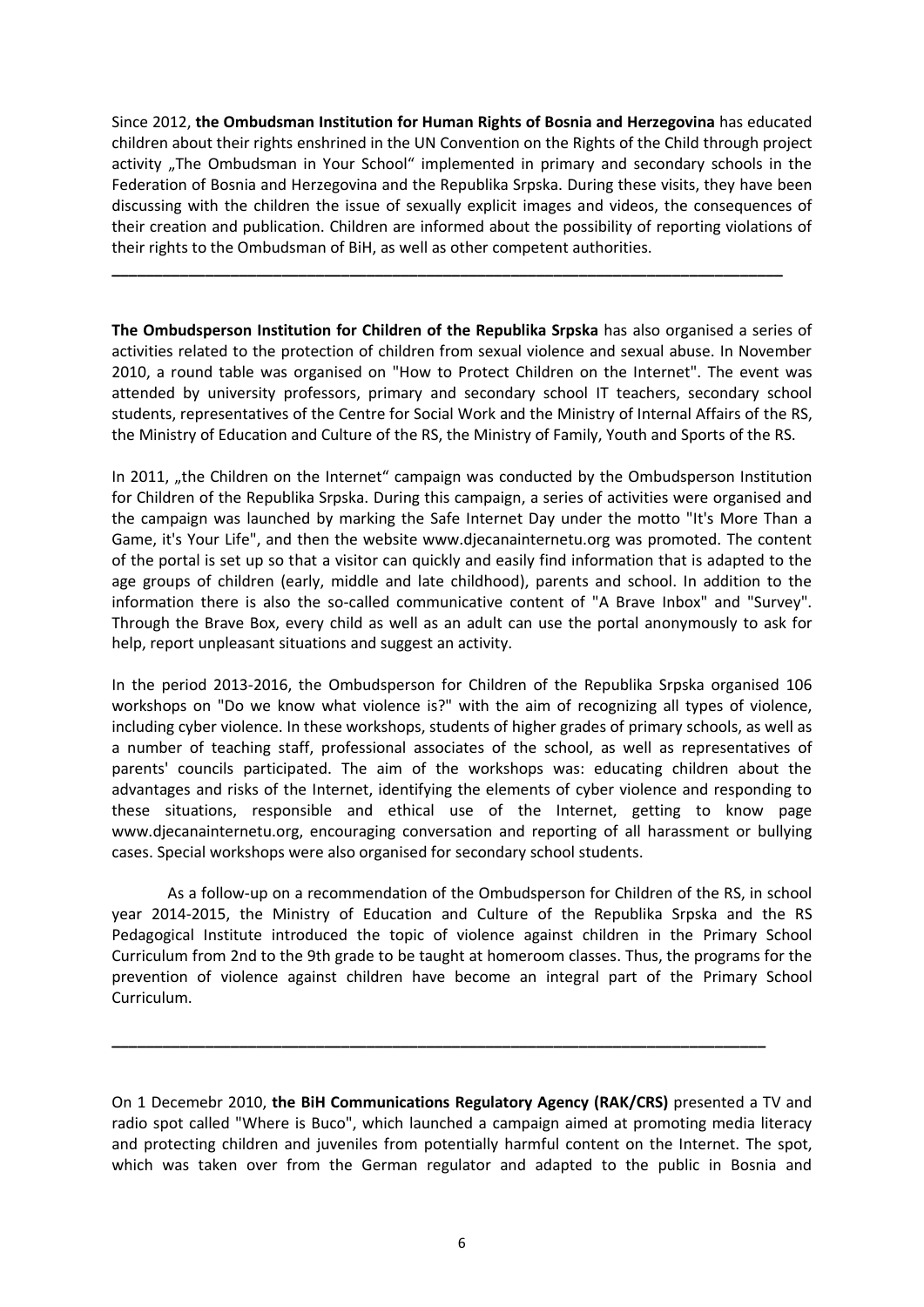Herzegovina, points to the potential hazards for children and juveniles on the Internet, such as violence and pornographic content, and contacts with paedophiles and radical groups. This spot is broadcast in 14 European countries. The campaign was supported by more than 90 RTV stations and audio-visual media service providers throughout Bosnia and Herzegovina that accepted to broadcast the TV or radio spot in their program at no cost. Since then, the spot has been included on the homepage of the official CRA website www.rak.ba, and it can also be viewed on you tube [https://www.youtube.com/watch?v=3vDG1sxtPxo.](https://www.youtube.com/watch?v=3vDG1sxtPxo)

**\_\_\_\_\_\_\_\_\_\_\_\_\_\_\_\_\_\_\_\_\_\_\_\_\_\_\_\_\_\_\_\_\_\_\_\_\_\_\_\_\_\_\_\_\_\_\_\_\_\_\_\_\_\_\_\_\_\_\_\_\_\_\_\_\_\_\_\_\_\_\_\_\_\_\_\_\_**

**Save the Children** Office in the North-West Balkans works to prevent sexual abuse and exploitation facilitated by ICT through a comprehensive approach to raising awareness of children and parents. A public awareness campaign that was conducted in 2017 created a set of materials that address various forms of violence through ICT, including video clips with messages of popular young you Tubers, flyers and posters. Through publications on social media and featuring / interviews in traditional media (press, TV, radio), the campaign reached at least 500,000 people in Bosnia and Herzegovina (in addition to BiH the campaign was conducted in Serbia). In addition, through the campaign, direct contact with children was achieved through public presentations, debates and discussions on the topic of violence facilitated by ICT.

**In the Republika Srpska,** in cooperation with the Ministry of Internal Affairs of the Republika Srpska, lectures are organised for pupils of elementary and secondary schools of the Republika Srpska on "Training of Children and Adults about the Dangers that Lurk on the Internet". The goal of these and similar lectures is the preventive protection of the youngest Internet users, getting to know the potential dangers that lurk on the Internet and the like. Students are informed about how to protect against possible violence facilitated by the Internet, using social networks or using mobile phones.

**\_\_\_\_\_\_\_\_\_\_\_\_\_\_\_\_\_\_\_\_\_\_\_\_\_\_\_\_\_\_\_\_\_\_\_\_\_\_\_\_\_\_\_\_\_\_\_\_\_\_\_\_\_\_\_\_\_\_\_\_\_\_\_\_\_\_\_\_\_\_\_\_\_\_\_\_\_\_\_\_\_**

Every year, the Brcko District Police mark the "Safer Internet Day" hold courses of training by police officers and officers of the Criminal Police Unit, and brochures are distributed in order to raise awareness and training about the safe use of the Internet. Similar education is carried out by **the Federation Ministry of Internal Affairs**.

\_\_\_\_\_\_\_\_\_\_\_\_\_\_\_\_\_\_\_\_\_\_\_\_\_\_\_\_\_\_\_\_\_\_\_\_\_\_\_\_\_\_\_\_\_\_\_\_\_\_\_\_\_\_\_\_\_\_\_\_\_\_\_\_\_\_\_\_\_\_\_\_\_\_\_\_\_\_\_\_\_\_

In 2016, **the Federation Ministry of Education and Science** issued a letter of support for the UNICEF project proposal in BiH, which deals with the prevention of sexual exploitation and abuse of children facilitated by the Internet (SEA). The project is aimed at raising the awareness of children, parents and teachers, including pre-school education staff, on the safe use of information and communication technologies and the capacity building of teaching staff in general. It is planned that the realization of all activities will be focused on developing programs for teaching on online safety, teacher training and program implementation in a certain number of cantons in FBiH, as well as programs for activities to be carried out with parents and children, and it is planned to develop a manual for preschool teachers for working with children of pre-school age on SEA. It is envisaged that these project activities are carried out in educational institutions in the Federation of BiH.

1.2. Are there awareness-raising or educational activities/tools/materials/measures specifically targeting children as bystanders/observers of other children producing and/or sharing:

- a. self-generated sexually explicit images and/or videos?
- b. self-generated sexual content?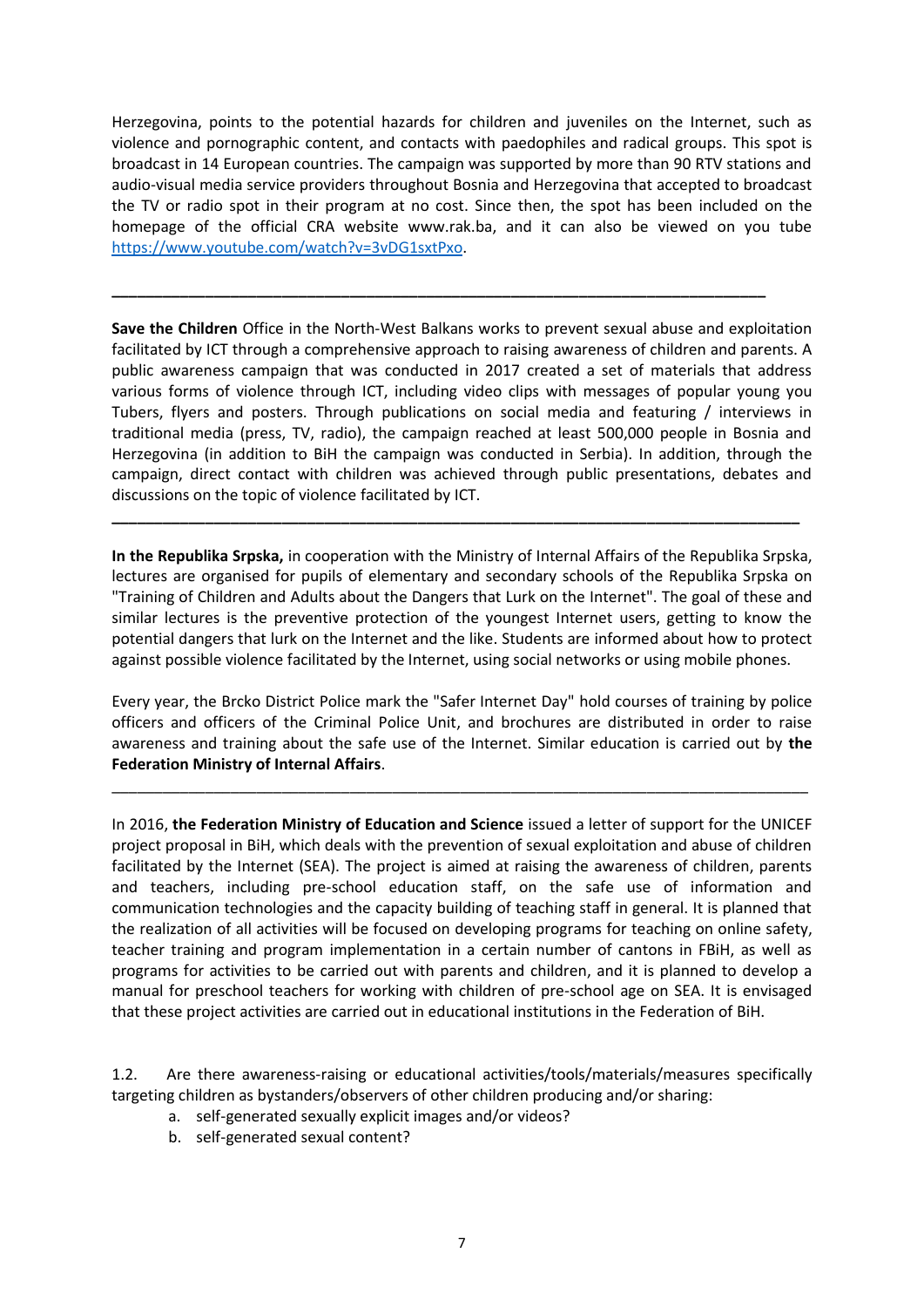All activities / tools / materials / measures listed in the answer 1.1. are appropriate and apply to children who are bystanders/observers of other children producing and/or sharing the aforesaid content on the Internet.

1.3. Are there awareness-raising activities/tools/materials/measures addressed to parents and persons who have regular contact with children (teachers, psychologists, health care professionals, etc.) about the risks children face when they produce and/or share:

- a. self-generated sexually explicit images and/or videos?
- b. self-generated sexual content?

All activities / tools / materials / measures listed in the answer 1.1. also apply to parents and persons who have regular contact with children (teachers, psychologists, health care professionals etc.) In addition to children, the campaign of Save the Children was directed to the parents and a special video clip, **[https://www.youtube.com/watch?v=tUqbLM\\_pCrA&t=2s,](https://www.youtube.com/watch?v=tUqbLM_pCrA&t=2s)** and a leaflet, **[https://www.dropbox.com/s/0k1b2uza8m6h9hr/infografika-roditelji-BHS.jpg?dl=0,](https://www.dropbox.com/s/0k1b2uza8m6h9hr/infografika-roditelji-BHS.jpg?dl=0)** were made.

 $\rightarrow$  Please specify which entities carry out the above-mentioned awareness raising or educational activities (questions 1.1, 1.2 and 1.3) and how they coordinate their action.

The above-mentioned activities are implemented by the state institutions and the nongovernmental sector as partners and they are: the Ministry of Security of BiH / Department for Combating Trafficking in Human Beings, the Ministry of Human Rights and Refugees BiH, the Ministry of Communications and Transport of BiH, the Ombudsman for Human Rights of Bosnia and Herzegovina, the Ombudsman for Children of the Republika Srpska, the Communications Regulatory Agency of Bosnia and Herzegovina (RAK/CRS), the Ministries of Internal Affairs, the Ministries of Education and Pedagogical Institutes, educational institutions, centres for social work, Save the Children Office in North West Balkans, MFS-EMMAUS NGO, "Novi put" NGO of Banja Luka and numerous other non-governmental organizations.

 $\rightarrow$  Please share links to awareness-raising or educational materials (e.g. booklet, video, smartphone application, manual on non-formal education, tool-kit, internet tools) produced for the above mentioned activities (questions 1.1, 1.2 and 1.3).

- [www.djecanainternetu.org](http://www.djecanainternetu.org/)
- [www.sigurnodijete.ba](http://www.sigurnodijete.ba/)
- <http://www.sigurnodijete.ba/bs/vijesti/promotivni-materijali>
- [www.e-school.sigurnodijete.ba](http://www.e-school.sigurnodijete.ba/)
- <https://www.youtube.com/watch?v=p9mHYUYXgLk&t=4s>
- [https://scontent-vie1-1.xx.fbcdn.net/v/t1.0-](https://scontent-vie1-1.xx.fbcdn.net/v/t1.0-9/19366396_960898154051683_520617712739010005_n.jpg?oh=d5f31e7df966c2f3ece10ecae173f9aa&oe=59EC57C7) [9/19366396\\_960898154051683\\_520617712739010005\\_n.jpg?oh=d5f31e7df966c2f3ece10e](https://scontent-vie1-1.xx.fbcdn.net/v/t1.0-9/19366396_960898154051683_520617712739010005_n.jpg?oh=d5f31e7df966c2f3ece10ecae173f9aa&oe=59EC57C7) [cae173f9aa&oe=59EC57C7](https://scontent-vie1-1.xx.fbcdn.net/v/t1.0-9/19366396_960898154051683_520617712739010005_n.jpg?oh=d5f31e7df966c2f3ece10ecae173f9aa&oe=59EC57C7)
- <https://youtu.be/a2Xa7BEs91o>
- [https://www.youtube.com/watch?v=tUqbLM\\_pCrA&t=2s](https://www.youtube.com/watch?v=tUqbLM_pCrA&t=2s)
- <https://www.dropbox.com/s/0k1b2uza8m6h9hr/infografika-roditelji-BHS.jpg?dl=0>
- <http://education.muprs.org/edukacija-djece-o-plavom-kitu/>
- <http://education.muprs.org/nastavak-edukacija-djece-o-aplikaciji-plavi-kit/>
- <http://education.muprs.org/nastavak-edukacije-o-plavom-kitu/>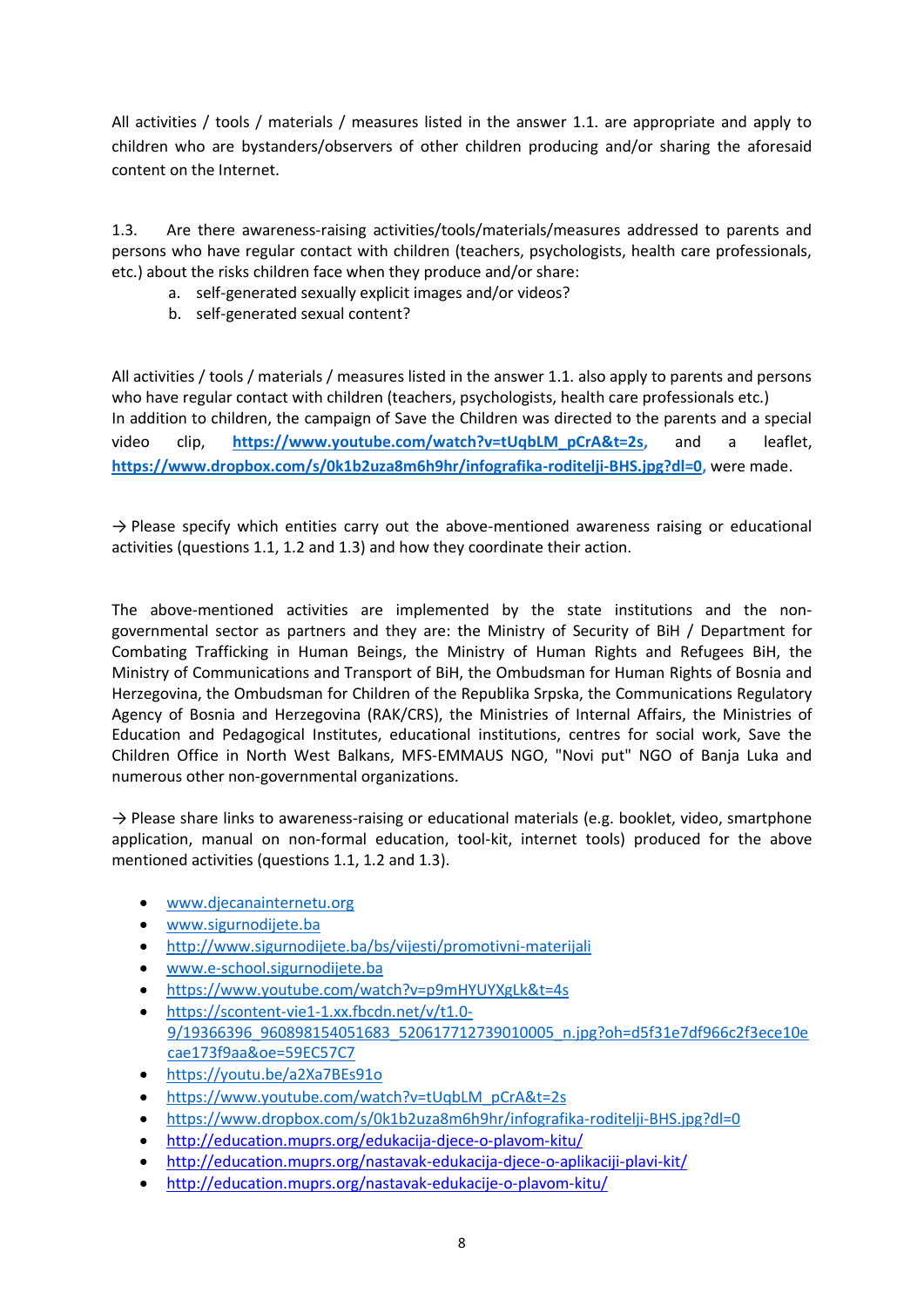- <https://www.youtube.com/watch?v=ftIH30Xi0Zc>
- <https://www.youtube.com/watch?v=AiHmovEQCRA>
- <https://www.youtube.com/watch?v=jaXSiUQfiFs>
- <https://www.youtube.com/watch?v=WtGZOujmjTY>
- <https://www.youtube.com/watch?v=P4Mm16Kolas>
- <https://www.youtube.com/watch?v=Ly-FY6T-u44>
- <https://www.youtube.com/watch?v=3vDG1sxtPxo>
- [www.djeca.rs.ba](http://www.djeca.rs.ba/)
- <http://www.djeca.rs.ba/index.php?lang=1>
- <http://www.djeca.rs.ba/uploaded/izvinternet.pdf>
- <http://www.djeca.rs.ba/uploaded/CRONSEEStav.pdf>
- [http://www.djeca.rs.ba/uploaded/DJECA\\_NA\\_INTERNETU%20za%20sajt\\_1.pdf](http://www.djeca.rs.ba/uploaded/DJECA_NA_INTERNETU%20za%20sajt_1.pdf)

## **Question 2. Civil society involvement**

2.1. How do State authorities encourage the implementation of prevention projects and programmes carried out by civil society with regard to:

- a. self-generated sexually explicit images and/or videos?
- b. self-generated sexual content?

State institutions of all levels of government in Bosnia and Herzegovina continuously support as partners preventive activities carried out by the civil sector and international organizations in BiH. This is primarily reflected in approving these activities and active participation in these activities.

In 2009, the Ministry of Security of BiH in partnership with Save the Children organised a seminar for NGOs on preventive work in the field of combating child pornography and other forms of internet violence attended by more than 20 different NGOs. The seminar also included a session on the management of the Safe Internet Centre, which was hosted by Georgi Apostolov, on behalf of the ARC fund, which runs such a centre in Bulgaria, and is also a member of the InHOPE network of hotline providers. The aim of the seminar was to introduce civil society representatives to the concepts of preventive work with children for the protection against internet violence and prevention and reporting mechanisms. After the seminar, a competition for the NGO sector was announced in order to select an NGO partner on the project , which would be run by the Centre for Safe Internet BiH, that would become a member of the InHOPE network, while the remaining candidates would strengthen themselves to raise awareness of this phenomenon. In addition, Save the Children actively worked on strengthening the MFS Emmus partner to establish the Safe Internet Centre, and in all the training it organised it included employees of this organization and organised two study visits: a visit to the Safe Internet Centre in Bulgaria run by the ARC Fund, and a visits to the Safe Internet Centre in Poland run by Nobody's Children Foundation and NASK (Research and Academic Computer Network).

Under motto "Surf the Internet safely and smartly", the Ministry of Communications and Transport of Bosnia and Herzegovina, in cooperation with the Swiss Embassy in Bosnia and Herzegovina and the International Forum of Solidarity – EMMAUS, designed "Stories from the Internet" publication. In a picturesque way, as a comic book, the publication shows the situations which children and young people, especially of risk groups, can come into with a unthoughtful and reckless use of the Internet and other information and communication technologies. The publication was originally designed for young people in Switzerland, and its concept, illustrations and texts are signed by the Federal Office for Communications of the Government of Switzerland. After this approach to training of children,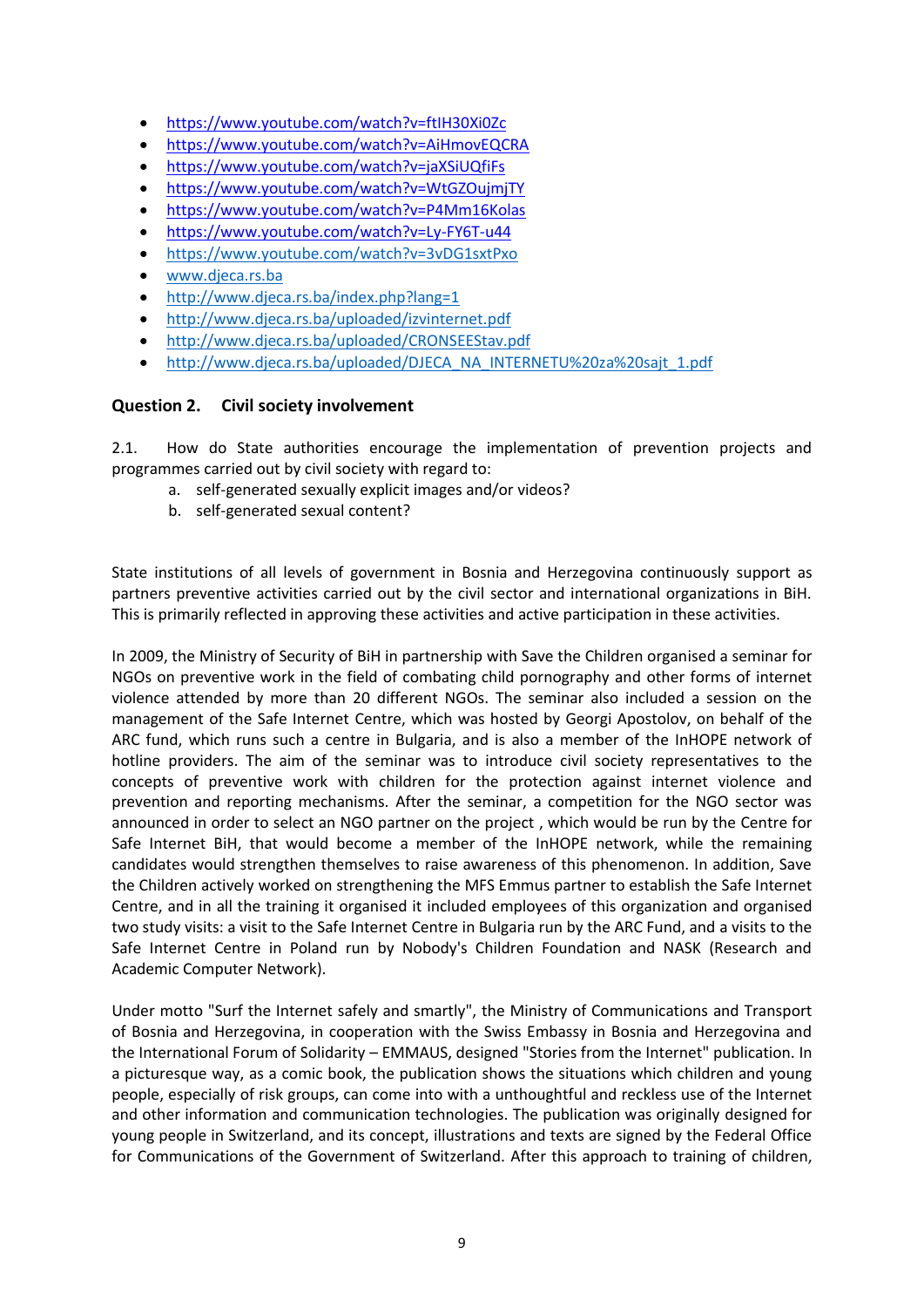young people, parents and teachers on the smart use of the Internet had proved successful, joint efforts were made to adapt the brochure "Stories from the Internet" for use in BiH.

In 2016, through the allocation of part of the revenues generated from fees for the organization of games of chance, the Federation Ministry of Education and Science funded programs and projects of non-governmental organizations from the Federation of BiH in the field of "Protection of the rights of children who are victims of abuse, paedophilia, begging". In 2017, projects of strengthening the capacity of educational institutions for the prevention of abuse and exploitation of children facilitated by information and communication technologies were supported ("Humanitarian Organization of International Solidarity Forum - EMMAUS", Doboj Istok); Strengthening the social response in the approach to work with children victims of abuse, neglect and exploitation ("Sensus" Centre for Psychological Assistance, Mostar); Protection of the rights of children victims of abuse, paedophilia and begging in Herzegovina -Neretva Canton, West Herzegovina Canton and Sarajevo Canton ("Novi put" Association, Mostar) and others.

2.2. Please provide information on prevention activities (including awareness-raising and educational activities, research etc.) implemented by civil society (including those carried out by civil society at their own initiative) with regard to:

- a. self-generated sexually explicit images and/or videos;
- b. self-generated sexual content?

In addition to the preventive activities listed in answer 1, the following activities of Save the Children should also be mentioned.

In 2016, Save the Children conducted a survey titled "Behaviour and habits of children on the Internet: attitudes of children, parents and IT teachers"

[\(https://nwb.savethechildren.net/sites/nwb.savethechildren.net/files/library/Izvjestaj-](https://nwb.savethechildren.net/sites/nwb.savethechildren.net/files/library/Izvjestaj-ponasanje-djece-na-internetu.pdf)

[ponasanje-djece-na-internetu.pdf\)](https://nwb.savethechildren.net/sites/nwb.savethechildren.net/files/library/Izvjestaj-ponasanje-djece-na-internetu.pdf) which pointed out the ways and purpose of using the Internet, the risks and dangers facing children, the lack of parental control and ways to protect against internet violence. The general aim of this research is to describe the behaviour and habits of children on the Internet and to discover the challenges for their safety, in order to contribute to the creation of social programs for protecting children from the risk of becoming victims or perpetrators of socially unacceptable behaviour.

Save the Children also made an Analysis in the field of combating sexual violence and other forms of child abuse on the Internet in BiH in 2016 [\(https://nwb.savethechildren.net/sites/nwb.savethechildren.net/files/library/Analiza-nasilje-na](https://nwb.savethechildren.net/sites/nwb.savethechildren.net/files/library/Analiza-nasilje-na-internetu.pdf)[internetu.pdf](https://nwb.savethechildren.net/sites/nwb.savethechildren.net/files/library/Analiza-nasilje-na-internetu.pdf) ). The purpose of this document is to evaluate the existing structure, mechanisms and shortcomings in the system and obstacles in the implementation of BiH strategic guidelines in order to improve inter-sectoral cooperation and cooperation among actors in the sphere of child protection and strengthening the system for combating sexual violence and other forms of child abuse on the Internet. The analysis has shown that an adequate response of relevant institutions, governmental and non-governmental and private alike, is necessary. Adequately equipped institutions with a mandate to work in this area, with the appropriate number and expertise of the staff, should provide support to professionals on the ground and in specific cases.

## **Question 3. National curriculum**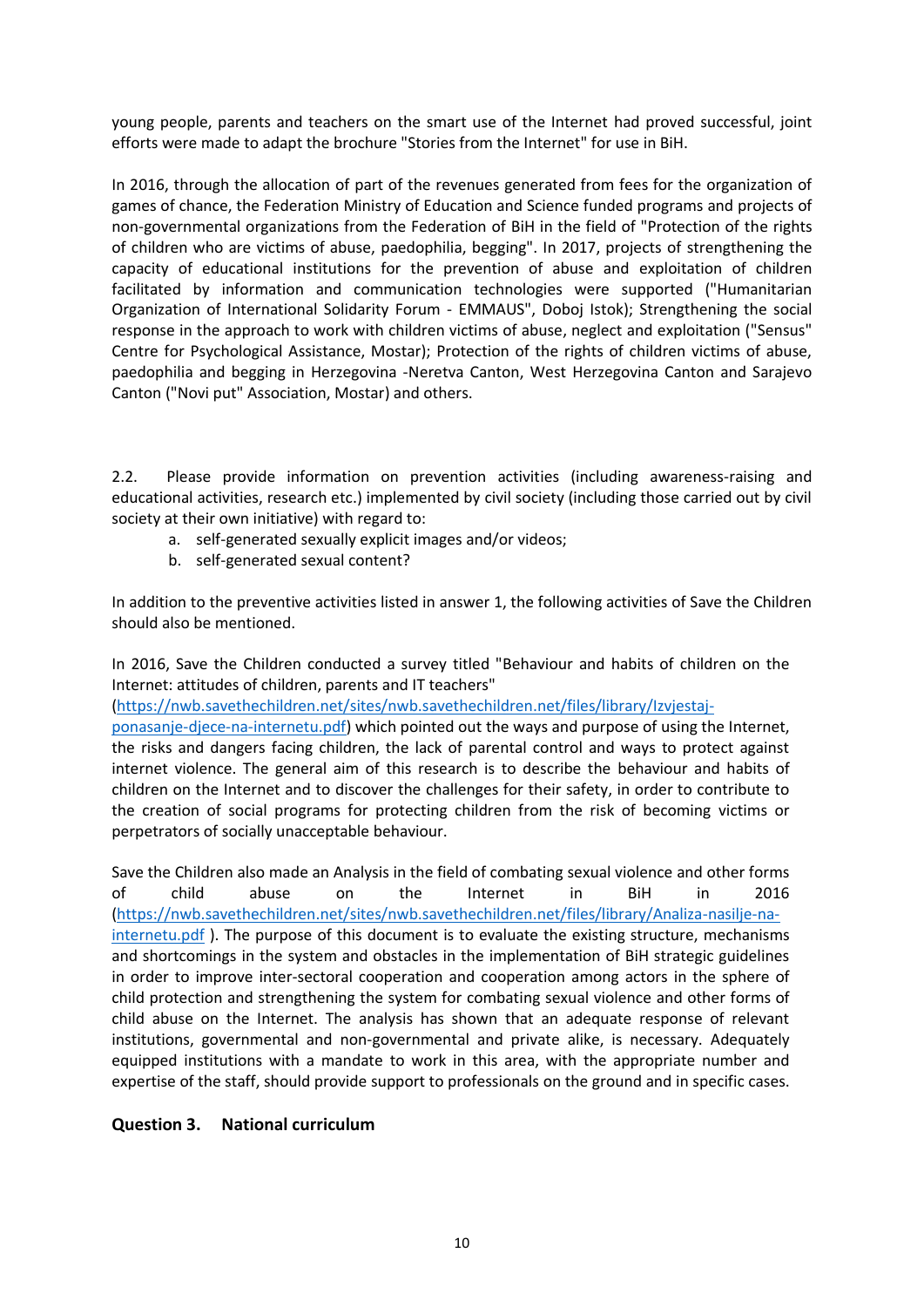Does national curriculum (primary and secondary schools, and vocational education) include awareness-raising about the risks of:

- a. self-generated sexually explicit images and/or videos?
- b. self-generated sexual content?

The curricula of elementary and secondary schools in Bosnia and Herzegovina are designed to raise awareness of violence against children, as well as about the risks involved in the production and publication of sexually explicit images and videos. These activities are carried out at homeroom classes within teaching topic *Prevention of Violence*.

Article 10(4) of the Law on Primary Upbringing and Education of the Republika Srpska<sup>6</sup> provides that "the school shall provide effective mechanisms for protection against violence, abuse, neglect and discrimination and any kind of harassment in accordance with the Protocol on Acting in Case Violence, Abuse or Neglect of Children". Article 79(1) determines that, among other things, abuse of mobile phones in classes and recording of video clips in school and their distribution is a serious violation of duties of a student.

Article  $6(2)$  of the Law on Secondary Education and Upbringing of the Republika Srpska<sup>7</sup> provides that: "School, parents, pupils and local self-government units promote and implement programs of joint and organised action and cooperation in combating abuse and exploitation of children and young people, trafficking in human beings, the fight against drugs, alcoholism, smoking and other toxicology, juvenile delinquency, and all other phenomena that endanger the health and life of students." Article 65 defines "recording of video clips in school and their distribution" as one of the serious violations of student's responsibilities. Article 99 of the Law provides, inter alia, that the principal "shall undertake measures to protect the rights of students and shall immediately inform the competent social protection service about any violation of these rights, especially about any form of violence against a student".

In the Republika Srpska, appropriate institutions have established cooperation in order to protect children from all forms of violence and neglect, including sexual exploitation and sexual abuse. Thus, in November 2008, the ministers of education and culture, health and social protection and internal affairs signed a Protocol on Acting in Case of Peer Violence among Children and Youth in the Educational System of the Republika Srpska. The protocol does not describe violence facilitated by the Internet, but psychological, social or sexual violence is clearly defined, so it can be recognised even when this violence occurs facilitated by information and communication technologies.

In the Republika Srpska, in November 2012, the ministers of education and culture, health and social protection, internal affairs and family, youth and sports signed a Protocol on Acting in Case of Violence, Abuse or Neglect of Children. In addition to other types of violence, the Protocol has also recognised violence facilitated by the Internet - "Violence facilitated by information and communication technologies (cyber violence) includes any form of messaging, email, SMS, MMS, web pages and chatting, aiming at harassment of or causing any other harm to a child - offensive and threatening messages, inappropriate messages, disclosing of personal and family data, false representation and identity fraud, sending photos that offend child's dignity, hate-mongering, exploiting children for child pornography, recruiting children for prostitution etc."

In 2016 Save the Children mapped the valid IT education curricula in Tuzla Canton and, based on the results of the research, the age-adjusted curriculum for primary and secondary schools was developed in cooperation with the Advisory Committee (the TC Ministry of Education, Science,

 $\overline{a}$ 

<sup>6</sup> RS Official Gazette, 44/17

<sup>7</sup> RS Official Gazette, 74/08, 106/09, 104/11, 33/14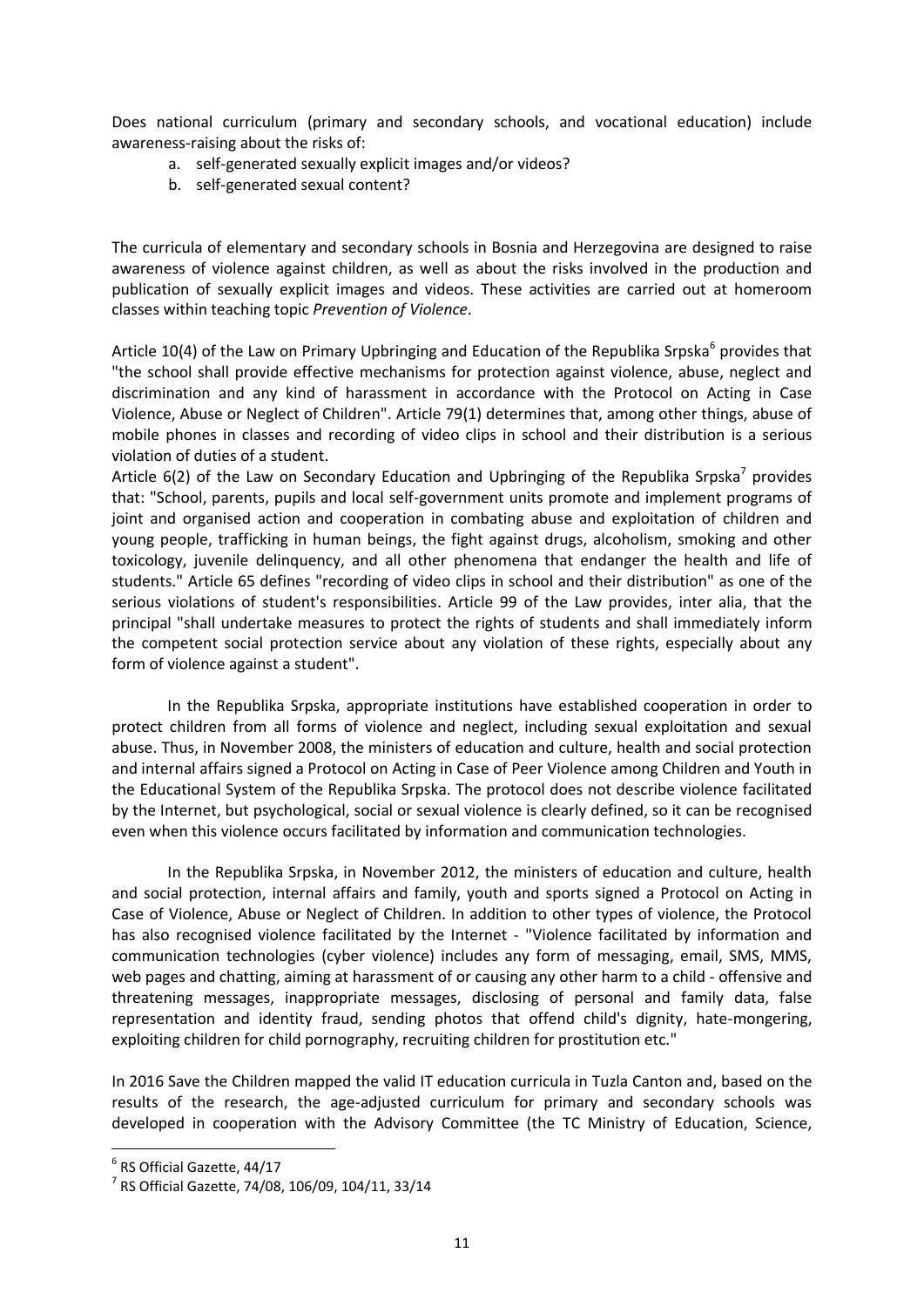Culture and Sports, the TC Ministry of Internal Affairs, and the TC Pedagogical Institute). Ten (10) teachers from ten (10) schools from the Canton area underwent train the trainer program and, then, trained 300 teachers from pilot schools who should apply the curriculum. The curriculum was piloted for 6199 children in selected schools in Tuzla Canton, with a research on the usefulness of programs conducted among children and teachers. The research showed that such a curriculum is very necessary. The curriculum was also presented to other schools in Tuzla Canton and its replication is expected throughout the Canton and the same model will be promoted in the future in other administrative units of BiH.

# **Question 4. Higher education curriculum and continuous training**

Do higher education curriculum and continuous training for those who will or already work with children include the issues raised by:

- a. self-generated sexually explicit images and/or videos?
- b. self-generated sexual content?

Curricula at the Pedagogical Faculty of the **University of Sarajevo** do not deal with the specific forms of violence mentioned above, but contain parts relating to peer violence, including sexual violence facilitated by ICT. Individual courses (pedagogical-psychological and didactic-methodical groups) have contents related to prevention of violence, identifying of victims and abusers, treatment of victims and abusers with an emphasis on the work of teachers, pedagogues and parents in school and the importance of their joint cooperation. Sexual violence, as a form of violence, is given less attention than physical and verbal violence is, but it is dealt with in detail in the context of violence on social networks, with the overall emphasis on preventing violence and training of students.

In the first cycle of studies at the Law Faculty of the University of Sarajevo, this topic is addressed in several teaching disciplines, such as family law, criminal law and victimology, while in the second cycle of studies an entire program is dedicated to juvenile delinquency.

At the Faculty of Criminalistics, Criminology and Security Studies of the University of Sarajevo the matter is included in the curricula of all three study cycles within the following courses: "Victimology", "Sociology", "Criminology 1 - Introduction", "Criminology 2 - Theory" and "Criminalistics 6 - Methodologies".

The **University of Istocno Sarajevo** provides training and education for students who will work with children, i.e. who will become teachers and educators. Curricula of particular faculties include training of teachers and educators in the field of child protection against sexual exploitation and abuse, especially those facilitated by ICT, which, inter alia, relate to certain self-generated sexually explicit images and/or videos and sexual content.

At the Faculty of Law and the Pedagogical Faculty of the **University of Bihać**, the thematic units dealing with the protection of children from sexual exploitation and abuse are covered within the curricula.

At the Faculty of Law, studying the required courses in Criminal Law, which includes Juvenile Law, includes studying the measures to prevent sexual violence, the protection of children victims and the prosecution of perpetrators and then the negative influence of the media on the lives of children is studied at the Legal Clinic for the Media. Within the Legal Clinic, experts from the Ministry of Internal Affairs, Centres for Social Work and representatives of the non-governmental sector are invited to exchange examples from practice.

At the Pedagogical Faculty of the University of Bihac, the required courses in Philosophy of Education, Sociology of Education and Education for Media, where future teachers and educators can realise the significance and dangers of the contemporary trends of socialization of children, sexual violence facilitated by the Internet, the negative influence of the media on children and study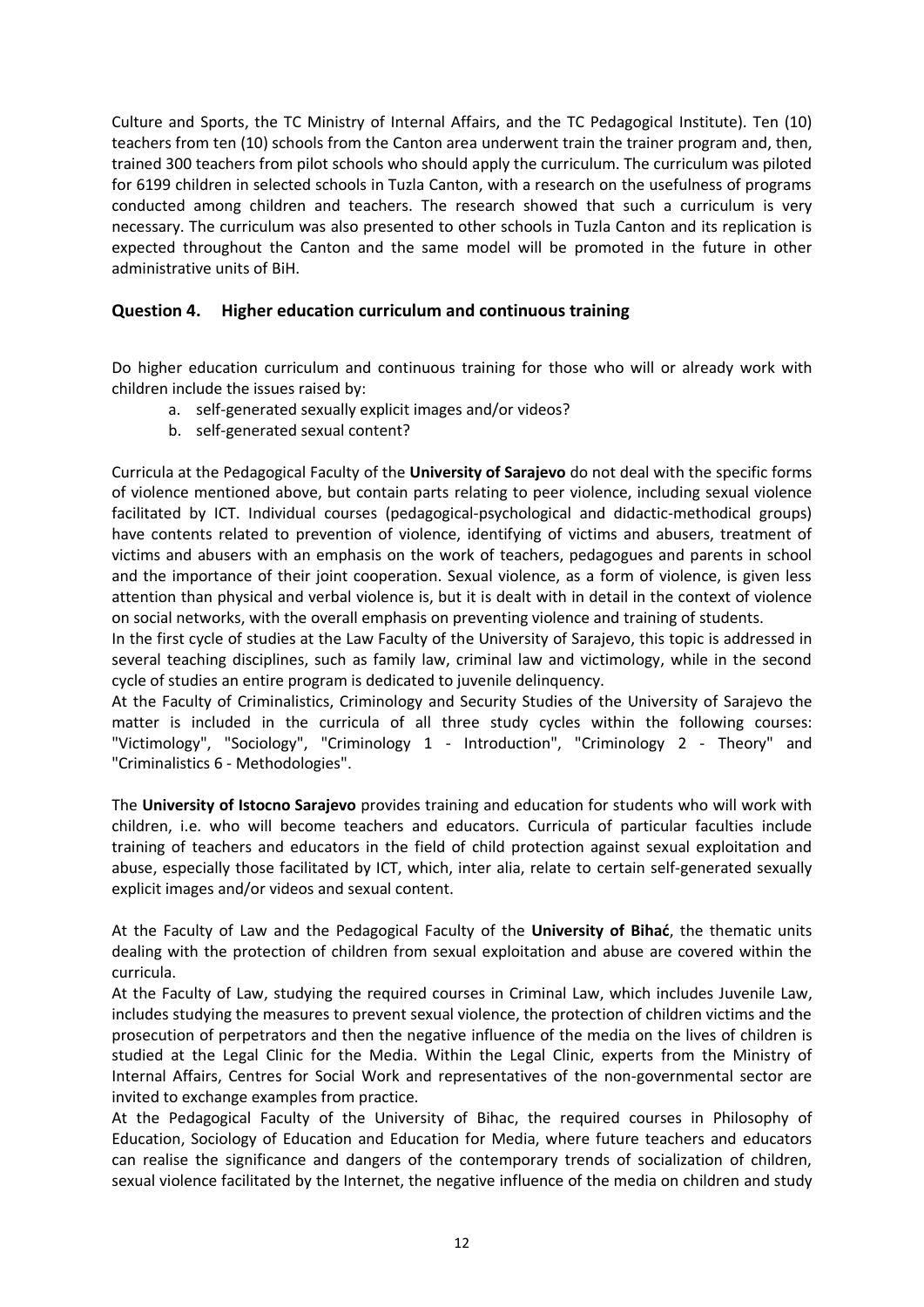examples of good and bad practices from children's magazines and they are encouraged to write major papers in this field.

At the **University of Mostar**, this matter is addressed in several programmes and teaching disciplines.

At the undergraduate study (first cycle) of the Law Faculty of the University of Mostar, this matter is addressed in several teaching disciplines, such as Criminal Law I and II, and Criminology with Penology (second cycle). The Law Faculty of the University of Mostar also cooperates with the non-governmental sector through training and continuing education programs, so child protection and child rights are studied within the Legal Clinic of Justice for Children. Additional education on this issue is also conducted through organization and participation in public lectures on awareness raising on cyberbullying, where lecturers are professors of the Law Faculty.

At the undergraduate study of Criminalistics and Security Management, the matter is also studies in several courses: Criminal Law I and II, Criminology, Victimology, Penology, Crimes of Violence and Cyber Crime. The postgraduate doctoral study deals with the matter in the courses of Criminal Law and Criminology.

In the Social Work programme of the Faculty of Philosophy, this matter is dealt with in different ways in various courses, such as: The Media and Protection of Juveniles, Protection of Children against Domestic Violence, Social Protection of Children, Violence against Children and Youth and Peer Violence.

At the Faculty of Natural Sciences and Mathematics, some courses in the curricula contain topics that are studied in the programmes with the goal of educating students about protection against sexual abuse, recognizing this violence and protecting them in different situations. Thus, this topic is addressed in the courses of the Methodology of Physical and Health Culture, Introduction to Childhood and Adolescent Psychology, Family and Rehabilitation, Partnership of the Family and Educational Institutions and Advisory and Therapeutic Work with Children.

Every year the **Federation Ministry of Education and Science** implements the "Support to Professional Development and Lifelong Learning of Teaching Staff in Pre-School, Primary and Secondary Education" program. It includes support to public pre-school institutions, public primary and secondary schools, institutes, educational organizations, educational institutions, cantonal ministries of education and non-governmental organizations, which implement the program of professional development of teaching staff.

In the Republika Srpska, the programs of permanent professional training of police officers are carried out by the Ministry of Internal Affairs of the Republika Srpska. The following links provide information about these courses of training:

<http://education.muprs.org/seminar-rad-policije-sa-maloljetnicima-5/>

<http://education.muprs.org/seminar-rad-policije-s-maloljetnicima/>

**Continuous training programs are continuously implemented for all police officers by the Ministry of Internal Affairs of the FBiH and the Police of the Brčko District of BiH.** In this way, the direct action of police officers who are in contact with risky categories of children and juveniles so that they can act promptly and properly if they face in their work cases of sexual exploitation and sexual abuse of children facilitated by information and communication technologies.

Further, in co-operation with **the Ministry of Security of BiH and Save the Children**, training of trainers in the field of violence against children facilitated by information and communication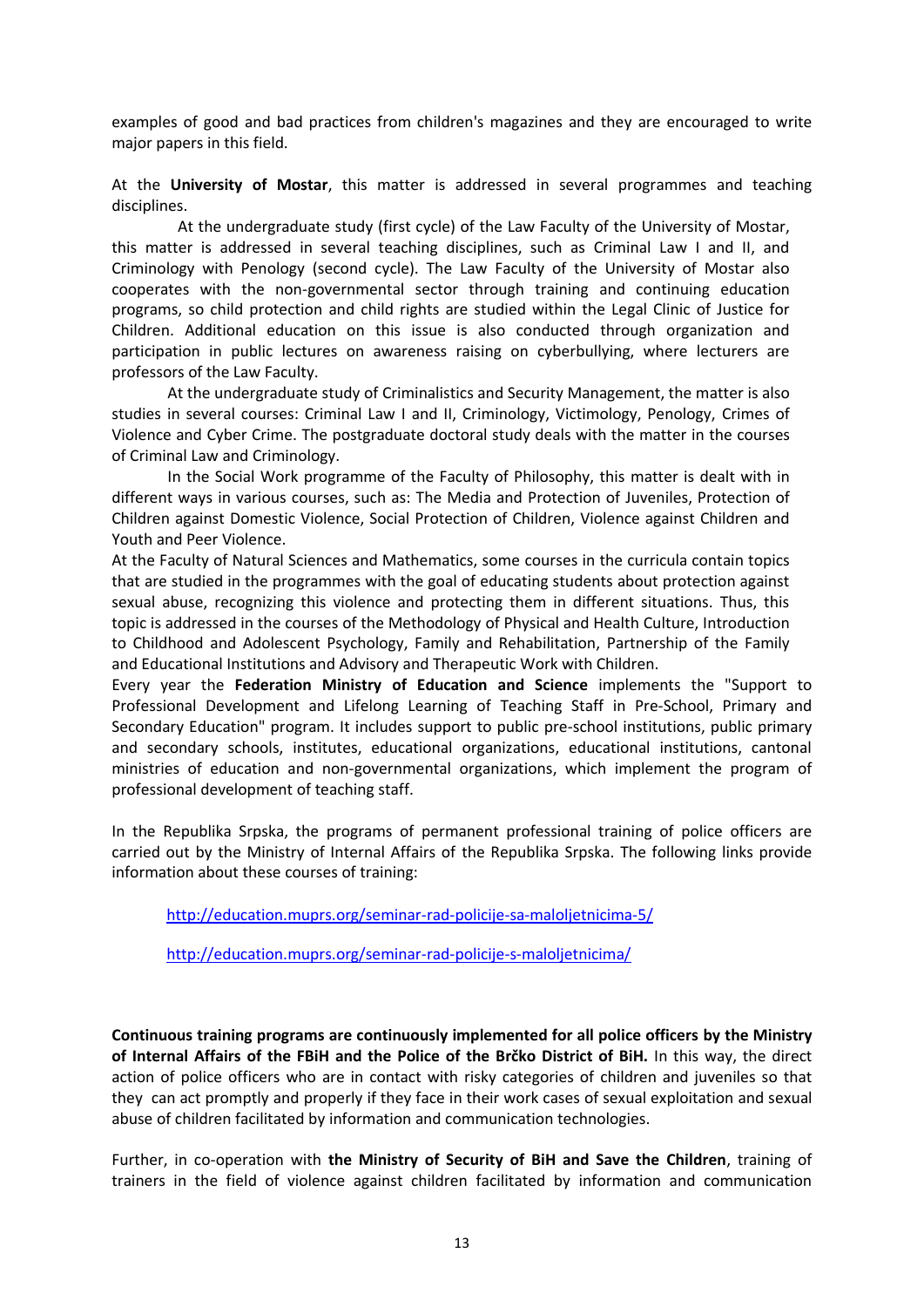technologies is under way. Upon completion of the training, the training of police officers in police administrations will take place in accordance with the curricula of the ministries of internal affairs.

In June 2017, the BiH Directorate for Coordination of Police Bodies held training on the use of the Interpol database of images and video materials of sexual exploitation of children (ICSE DB - International Child Sexual Exploitation Image Database). The lecturers were officers of the General Secretariat of Interpol, and the attendants were officials of the local police agencies: the Ministry of Internal Affairs of the Federation of BiH, the Ministry of Internal Affairs of the Republika Srpska and the Police of the Brcko District of BiH. The training was conducted in an interactive way where the participants actively participated and exchanged with each other and with their lecturers their experiences in the work. The sequence of lectures / presentations and the practical part of the training were organised depending on the knowledge and needs of the students.

ICSE DB is available to Interpol Member States through a protected global police communications system I-24/7. Investigators from 50 Interpol and Europol countries currently have access to it. Access is granted to the investigators after successfully conducted training. According to the Interpol data, more than 10,000 victims have been identified as the result of using this database, and more than 5,300 perpetrators have been arrested. In 2016, an average of 5 children were identified each day. The investigators from all countries that have access to the database communicate directly with each other through the Forum on the ICSE DB or e-mail within the database and directly cooperate. The use of the database is very useful, among other things, in order to avoid duplication of the investigation. If there is a need for verification in a country that does not have access to the ICSE DB database, communication is established through the NCB or via the ICSE DB through the General Secretariat of Interpol.

## **Question 5. Research**

- 5.1. Have public authorities or other bodies initiated/supported research on the issues raised by:
	- a. self-generated sexually explicit images and/or videos?
	- b. self-generated sexual content?

So far, there has been no specific research in Bosnia and Herzegovina related to self-generated sexually explicit images or videos or self-generated sexual content.

It is important, however, to mention that, in the period from 2011 to 2013, the Ombudsman for Children of the Republika Srpska, in cooperation with government institutions and NGOs, carried out a research into "Exploitation of Children on the Internet in the Republika Srpska" and a research into "Sexual Exploitation of Children in the Republika Srpska". The findings are available on the website of the Ombudsman for Children [\(www.djeca.rs.ba\)](http://www.djeca.rs.ba/).

<http://www.djeca.rs.ba/uploaded/Seeksp.pdf>

<http://www.djeca.rs.ba/uploaded/sexexplengl.pdf> (English)

<http://www.djeca.rs.ba/uploaded/posizvinternet.pdf>

<http://www.djeca.rs.ba/uploaded/IKT%20EN.pdf> (English)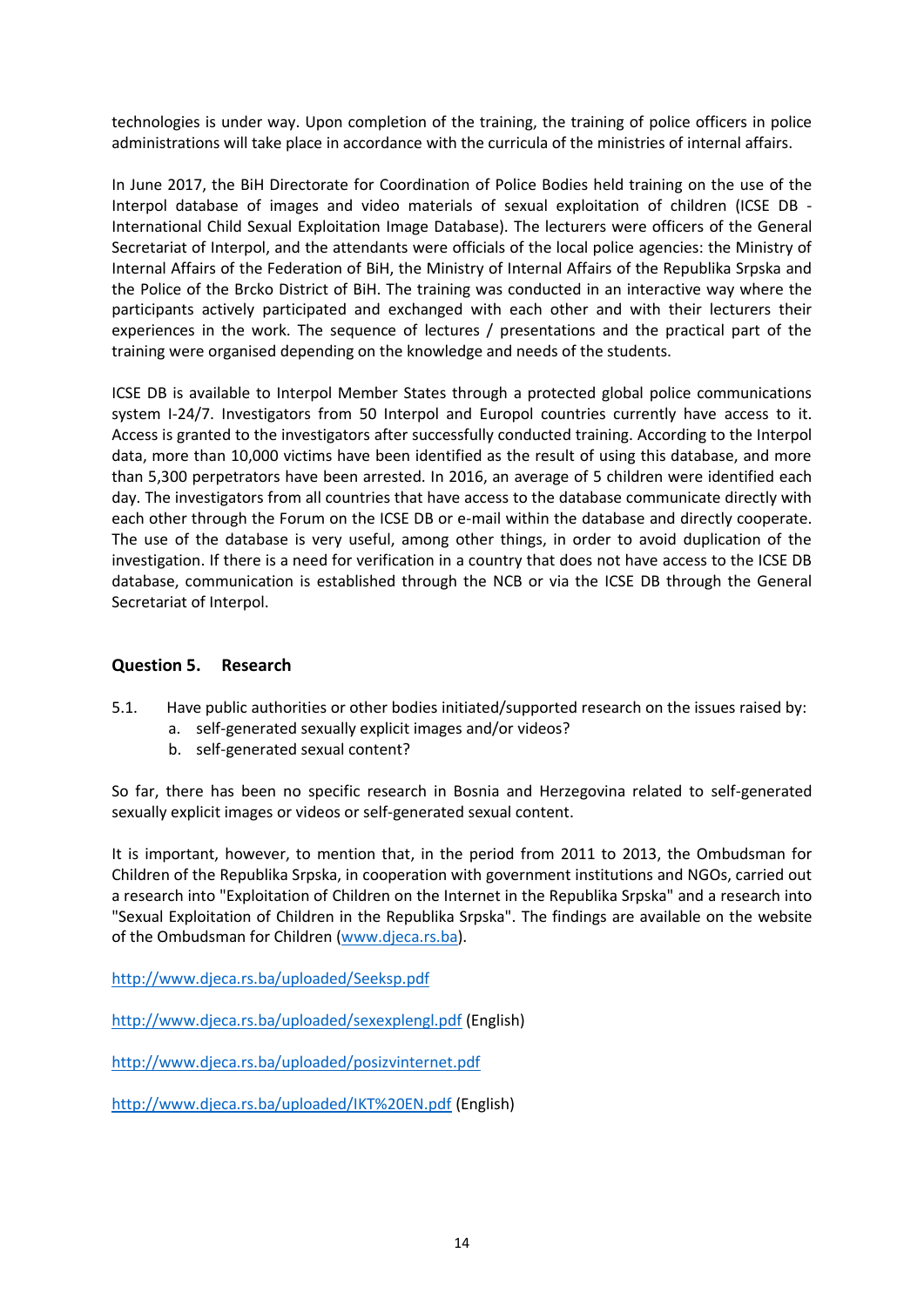5.2. Have public authorities or other bodies conducted or supported research in particular on the psychological effects on those persons whose:

- a. self-generated sexually explicit images and/or videos as children have been shared online?
- b. self-generated sexual content as children has been shared online?

See answer 5.1.

 $\rightarrow$  Please specify whether the public authorities or other bodies having initiated/supported the research above (questions 5.1 and 5.2) are aware of their outcomes.

# **Protection**

#### **Question 6. Assistance to victims**

6.1. What specific reporting mechanisms, including helplines, are in place to ensure that child victims of exposure online of:

- a. self-generated sexually explicit images and/or videos are provided with the necessary support, assistance and psychological help?
- b. self-generated sexual content are provided with the necessary support, assistance and psychological help?

Specific mechanisms for reporting of violence are: filing of criminal reports to the competent institutions by the victim directly, that is, by the parent or guardian and knowledge / notification of other competent authorities, institutions or natural persons. Reporting of violence in Bosnia and Herzegovina is possible in several ways: Police - 122, via www.sigurnodijete.ba website, hotlines (No. 1265 for the Federation of Bosnia and Herzegovina and 1264 for the Republika Srpska), Blue phone 080 05 003 05, addressing The Ombudsman for Human Rights of Bosnia and Herzegovina and the Ombudsman for Children of the RS.

In the period 2009-2013, the MFS-EMMAUS NGO, in cooperation with the Ministry of Security of BiH / Department for Combating Trafficking in Human Beings, Save the Children and OAK Foundation implemented "A Comprehensive Approach to Solving Child Pornography in BiH" Project. The main activities of the project were: the establishment of an online hotline for reporting abuse cases, establishing and managing a web site www.sigurnodijete.ba for children and teenagers, parents and teachers. Familiarization of these groups with useful information about forms of abuse and prevention possibilities, as well as educational workshops for children, parents and teaching staff in schools throughout BiH as well as continuous prevention and raising awareness about the problem of child pornography and paedophilia in BiH and abuse of children facilitated by information and communication technologies in general. All activities of this project were carried out in cooperation and with the support of the Ministry of Security of BiH / Department for Combating Trafficking in Human Beings, i.e. competent law enforcement agencies, ministries of education and educational and pedagogical institutes. As a result of the selfless dedication and persistent efforts of EMMAUSA to protect children from all forms of abuse facilitated by information and communication technologies and excellent cooperation with the relevant institutions in this field, the Ministry of Security of BiH / Department for Combating Trafficking in Human Beings and law enforcement agencies make recommendations for inclusion of MFS-EMMAUS in the European Commission's Safe Internet Program.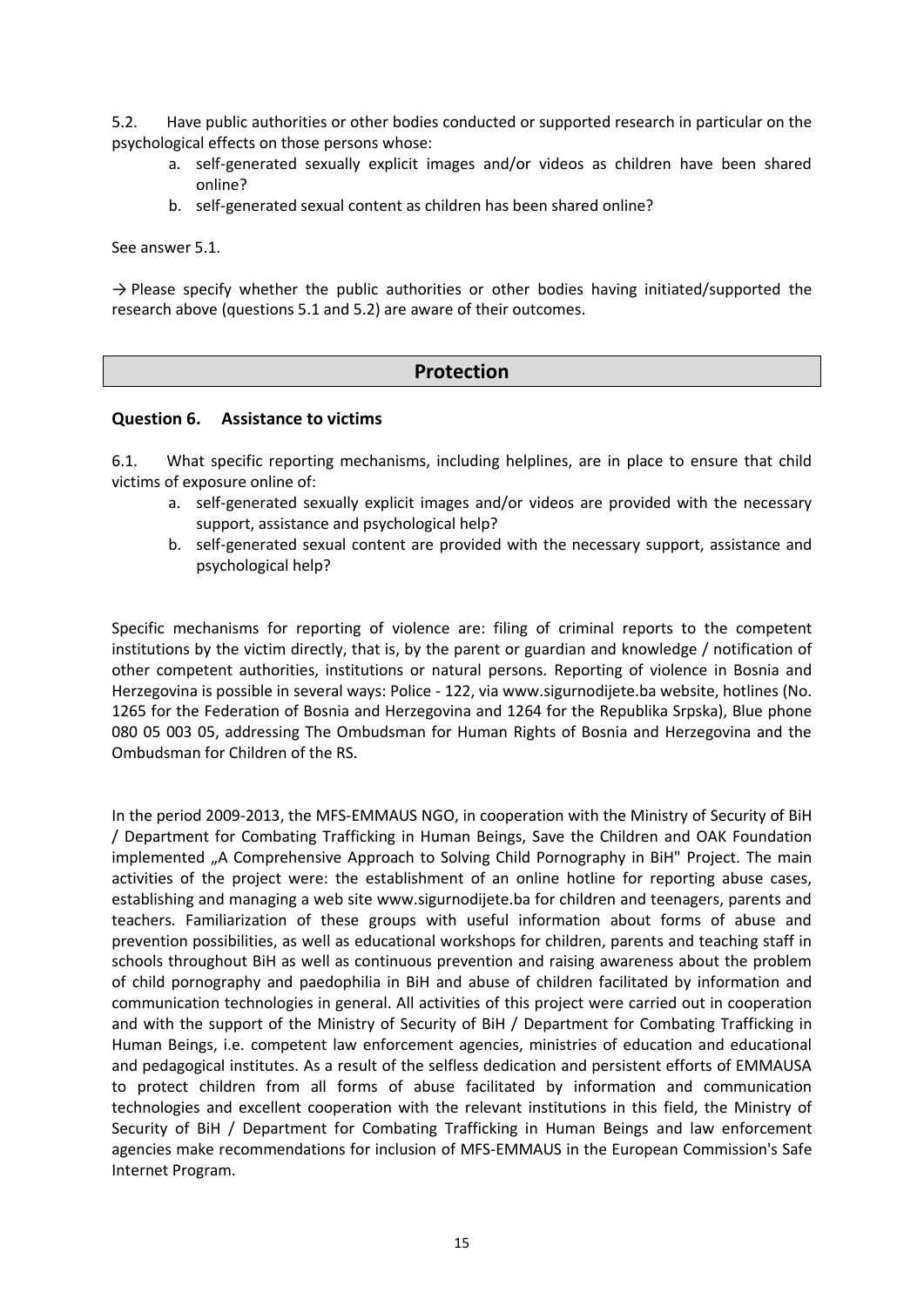On the initiative of the Ombudsman for Children of Republika Srpska, on 20 November 2012, a Protocol on Acting in Case of Violence, Abuse or Neglect of Children<sup>8</sup> was signed and it:

- establishes binding standards of acting by all authorities in case of reporting or knowing about violence against children, including sexual violence and violence facilitated by the Internet,

- obliges the competent services and institutions to have continuous cooperation and coordination,

- sets an obligation to keep appropriate records of all cases, including records of sexual violence and violence facilitated by the Internet,

- sets an obligation to prepare an annual report on various forms of violence, abuse and / or neglect of children.

On the recommendation of the Ombudsman for Children of the  $RS<sup>9</sup>$  to take necessary measures to establish a child protection centre in the Republika Srpska, the Children Support Centre was established in Foca. This centre was established to support and help children with different traumatic experiences in order to provide multidisciplinary treatment and diagnosis of problems of each child, plan the best possible treatment and enable individual treatment according to the needs of the child.

The Republika Srpska Ombudsman for Children cooperates with NGOs and other civil society representatives on training, prevention and treatment of cases of all types of violence, including sexual violence and violence facilitated by the Internet.

In the Republika Srpska, the centres and / or services for social and child protection provide psychological support to victims from the moment of reporting violence, taking statements, participating in court proceedings and providing psychological assistance and support to the victim and his/her family. The canters and / or services for social and child protection in the Republika Srpska are available to citizens and children 24 hours a day, such as: official telephones, electronic address, professional associates, police phones etc. In such cases, depending on the established factual situation, actions are taken in accordance with positive legal acts and in cooperation with the competent protection entities (police, schools, health and educational institutions) and, in accordance with the competences of the centres / services, a comprehensive individual plan of protection, support, care and custody of the victim child is developed. In addition to regular assistance, support and psychological assistance to victims during working hours in centres / services, some centres / services have set up a system for reporting children's exposure to inappropriate Internet (sexually explicit images, videos or content) through a 24-hour telephone line and professionals of the centres / services on stand-by.

6.2. What legislative or other measures have been taken to ensure that child victims of online exposure of:

- a. self-generated sexually explicit images and/or videos are provided with the necessary support, assistance and psychological help?
- b. self-generated sexual content are provided with the necessary support, assistance and psychological help?

 $\rightarrow$  Please provide, if any, information on the number of victims who received support, assistance and psychological help in the above mentioned specific contexts (questions 6.1 and 6.2).

**.** 

<sup>&</sup>lt;sup>8</sup> Recommendation by the Ombudsman for Children for adoption of the Protocol on Acting in Case of Violence, Abuse or Neglect of Children (Ministry of Education and Culture, Ministry of Youth and Sports, Ministry of Health and Social Protection and Ministry of Internal Affairs)

<sup>9</sup> Recommendation by the Ministry of Health and Social Protection No.1335-21-PŽS-27/15 dated 13 October 2015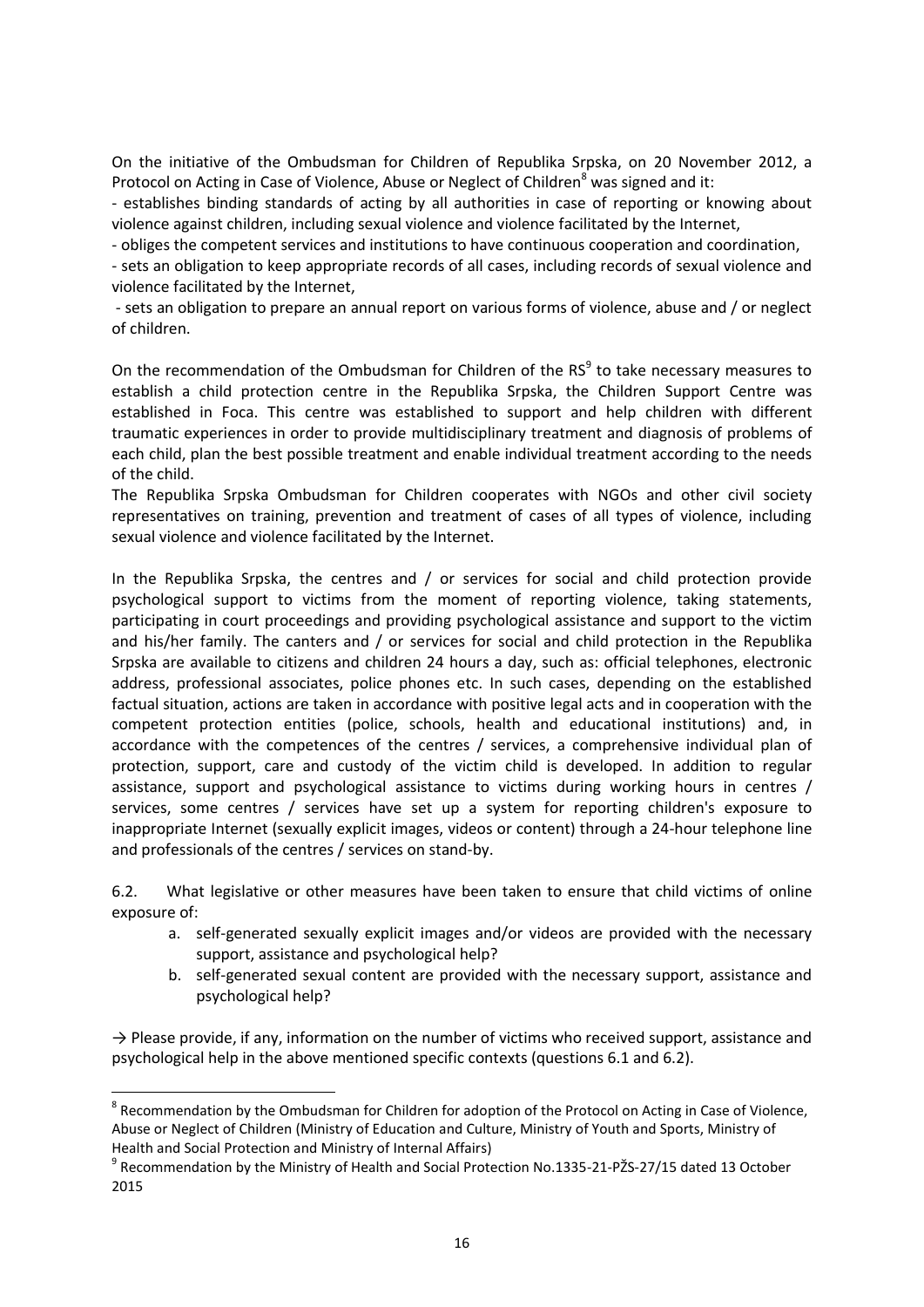Through www.sigurnodijete.ba, MFS-EMMAUS manages the hotline for reporting cases of abuse and exploitation of children facilitated by ICT and other inappropriate content at ICT. Through this hotline, MFS-EMMAUS received over 660 reports of sexual abuse of children facilitated by ICT, use of children for generating pornographic material, identity, images and personal data thefts, and cyberbullying activities (online child abuse), grooming (false communication with a child by a stranger and a gradual preparation of the child for abuse), sexting (exchanging of sexually explicit images and inappropriate messages) and similar actions.

All the three Laws on the Protection and Treatment of Juveniles in Criminal Proceedings and the Law on Social Protection provide for psychological and social worker's support in the course of criminal proceedings.

In the Republika Srpska, special legislative and other measures to assist victims of violence are implemented through:

• ratified international conventions and other acts in the area (providing protection to children victims of all forms of violence, including sexual exploitation and abuse), such as the UN Convention on the Rights of the Child, the Optional Protocol to the Convention on the Rights of the Child on the Sale of Children, Child Prostitution and Child Pornography, the Convention on the Protection of Children against Sexual Exploitation and Abuse, the European Convention on Human Rights and Fundamental Freedoms, the Universal Declaration of Human Rights and others,

• in order to provide adequate protection of the rights and interests of the child, domestic regulations, laws and bylaws prescribing the protection of children victims of all forms of violence, including sexual exploitation and abuse, such as: the Republika Srpska Criminal Code<sup>10</sup>, the Law on Social Protection<sup>11</sup>, the Family Law<sup>12</sup>, the Law on Protection against Domestic Violence<sup>13</sup> and the Law on the Protection and Treatment of Children and Juveniles in Criminal Proceedings<sup>14</sup>,

• the valid protocols: the Protocol on Acting in Case of Violence, Abuse or Neglect of Children<sup>15</sup> and the Protocol on Acting in Case of Peer Violence among Children and Youth in the Educational System of the Republika Srpska, signed by all relevant institutions (canters for social work, police, primary and secondary schools, health canters, courts and prosecutor's offices).

In the Republika Srpska, all authorities, organizations and individuals are obliged to notify the police and the social protection service without delay of the violation of rights of the child, especially when it comes to violence, abuse, sexual abuse and neglect of the child. Upon receipt of the notification, the centres / services are obliged to immediately investigate the case in cooperation with the police and other entities and take measures to protect the rights of the child.

#### **Question 7. Cooperation with civil society**

Please describe cooperation with non-governmental organisations, other relevant organisations and other representatives of civil society engaged in assistance to victims of the offences covered by the present questionnaire (see questions 9-11) through e.g. child helplines, victim support organisations.

The key, above listed, BiH institutions cooperate with the non-governmental sector in accordance with current strategic documents, laws, by-laws and protocols on cooperation.

**.** 

<sup>&</sup>lt;sup>10</sup> RS Official Gazette, 64/17

 $11$  RS Official Gazette, 37/12, 90/16

<sup>12</sup> RS Official Gazette, 54/02, 41/08, 64/14

<sup>13</sup> RS Official Gazette, 102/12, 108/13, 82/15

 $14$  RS Official Gazette, 13/10, 61/13

<sup>&</sup>lt;sup>15</sup> RS Official Gazette, 82/13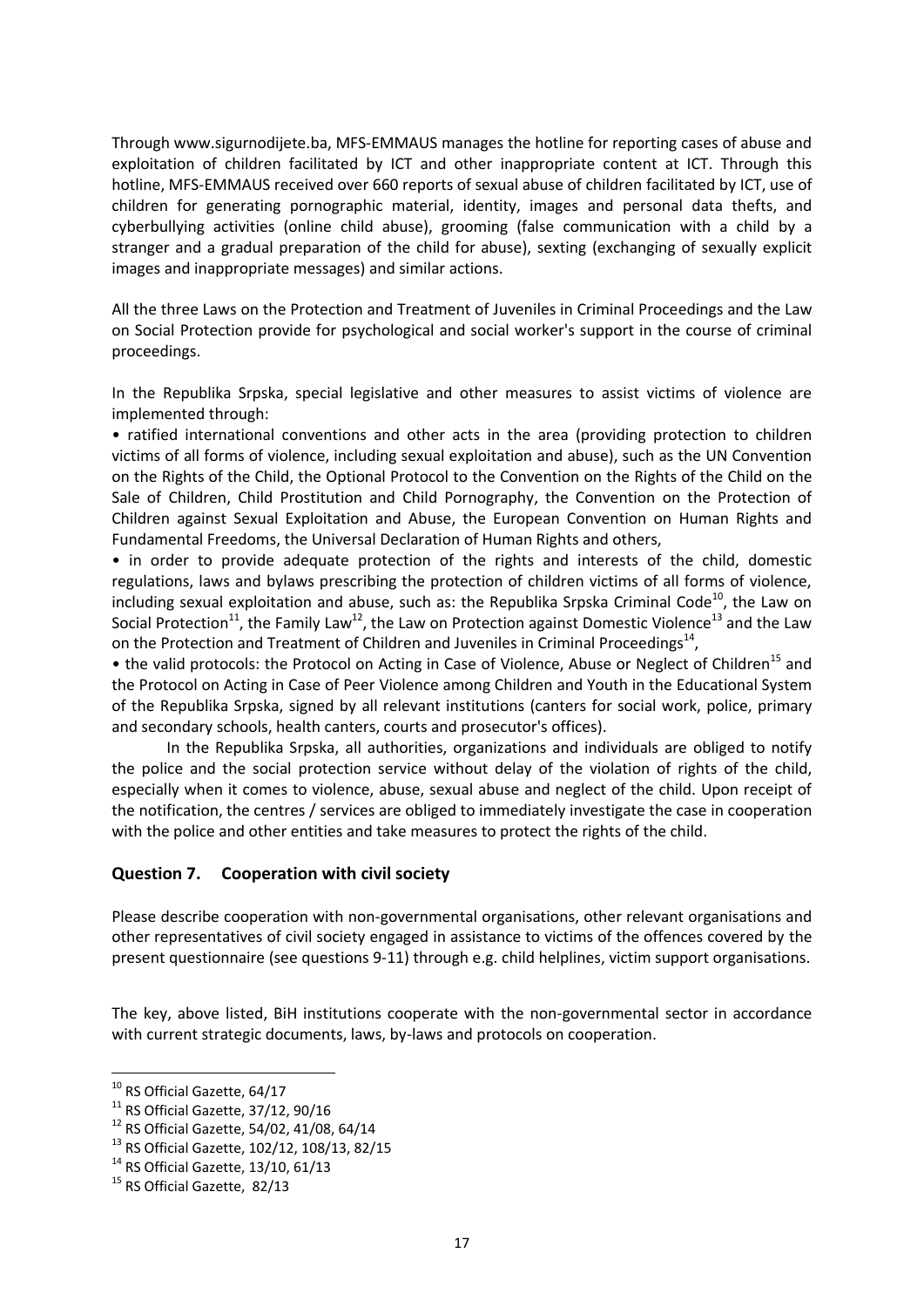the services and institutions and the like.

Since 2016, the Brčko District of BiH has had a Working Group on Child Safety of the Brčko District of BiH, which is constituted as a team of professionals (intersectoral cooperation) in the sectors: education, social protection, health, justice, police and NGOs. The 2017-2020 Action Plan of the Working Group includes also support to children for the purpose of psychosocial and physical recovery and the establishment of a hotline for counselling services.

## **Prosecution**

#### **Question 8. Legislation**

- 8.1. Does national law contain any reference to:
	- a. self-generated sexually explicit images and/or videos in the context of offences covered by the Lanzarote Convention (Art. 18-23)?
	- b. self-generated sexual content in the context of offences covered by the Lanzarote Convention (Art. 18-23)?
	- c. non-pictorial self-generated sexual content produced by children (e.g. sound, text) in the context of offences covered by the Lanzarote Convention (Art. 18-23)?

Criminal offenses involving child pornography in Bosnia and Herzegovina are governed by the Entity Criminal Codes and the Criminal Codey of the Brčko District of BiH. The BiH legislative framework on the protection of children against sexual exploitation and sexual abuse is still not fully harmonised with the Lanzarote Convention. These acts are criminalised in the FBiH Criminal Code (Articles 189, 211 and 212)<sup>16</sup>, the Republika Srpska Criminal Code (Articles 199 and 200  $-$  this Code was repealed by a new code)<sup>17</sup> and the Brcko District of BiH Criminal Code (Articles 186, 208 and 209)<sup>18</sup>. These codes and cited articles are cited in the answers to the questionnaire of the 1st monitoring round of the Lanzarote Convention (General Framework and Sexual Abuse of Children in the Circle of Trust).

Recently, the new Criminal Code of the Republika Srpska was passed<sup>19</sup> and came into force on 18 July 2017. The new Criminal Code of the Republika Srpska has incorporated numerous international standards, including inter alia standards established by the Council of Europe Convention on the Protection of Children against Sexual Exploitation and Sexual Abuse. The Code contains a separate chapter (Chapter XV) entitled "Offenses of Sexual Abuse and Exploitation of a Child". This Code implemented the recommendation of the Ombudsman for Children of the Republika Srpska to establish a register of perpetrators of criminal offenses of sexual abuse of children.<sup>20</sup>

The Criminal Codes of the Entities and Brcko District only partially address the issue of protecting children against sexual abuse facilitated by ICT, the Criminal Code of the Republika Srpska doing it to the highest extent regulating the treatment of children having self-generated sexual content in which other children participate in the context of the acts covered by the Lanzarote Convention, while the Codes of the FBiH and Brcko District do not govern it at all.

 $\overline{a}$ 

<sup>&</sup>lt;sup>16</sup> FBiH Official Gazette, 36/03, 37/03, 21/04, 69/04,18/05, 42/10, 42/11, 59/14, 76/14, 46/16)

 $17$  RS Official Gazette, 49/03, 108/04, 37/06, 70/06, 73/10, 1/12, 37/13 – this Code was repealed by a new code

 $18$  Brcko District of Bosnia and Herzegovina Official Gazette, 10/03, 45/04, 06/05, 52/11

<sup>&</sup>lt;sup>19</sup> RS Official Gazette, 64/17

<sup>&</sup>lt;sup>20</sup> Article 92: "A special register for persons who have been imposed final and binding verdict for criminal offences against sexual integrity of a child shall be kept within criminal records. Content, scope of information, their keeping and requirements for revealing information from this register shall be regulated in a separate regulation."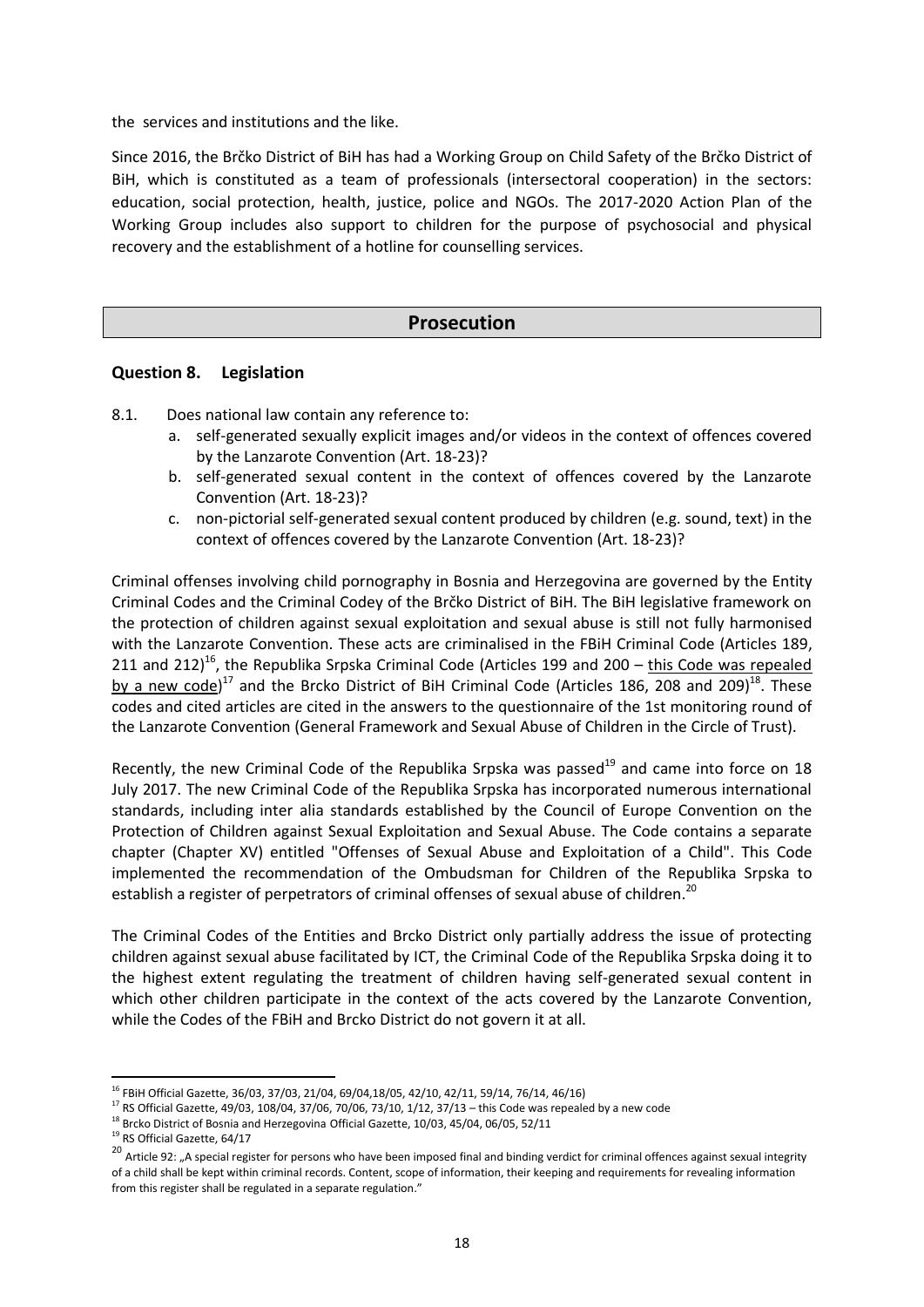Child-related pornography definitions are not precise and they look at the concept of child pornography in a different way. The Criminal Codes define the production and screening of child pornography differently. In addition, the aforementioned codes defining child pornography do not set forth the same age of the child as set forth in Article 9 of the Cybercrime Convention, where the minimum child age is set forth at 16 years.

The basic form of protecting children from pornography as an organised criminal activity is contained within the Criminal Codes that apply in BiH. The Criminal Codes are under jurisdiction of the Cantonal and District Prosecutor's Offices in BiH and the Public Prosecutor's Office of the Brčko District of BiH. According to the aforementioned codes, the offenses considered to be "child pornography" include the production, possession, distribution, sale of material of pornographic content of a child or juvenile, with the criminal norms in the entity laws not being consistent, so that they have not fully incorporated the provisions of the Lanzarote Convention, the Optional Protocol to the United Nations Convention on the Rights of the Child on the Sale of Children, Child Prostitution and Child Pornography and the Convention on Cybercrime.

Newer forms of child abuse facilitated by information and communication technologies, such as sexting, grooming, cyberbullying, are not covered by Criminal Codes in BiH, which is also a problem when receiving reports of such acts through the hotline. Namely, "sexting, grooming, cyberbullying" are quite new forms of "traditional" criminal offenses.

8.2. Does national law tackle the involvement of more than one child (i.e. consensual posing) in generating the:

- a. self-generated sexually explicit images and/or videos?
- b. self-generated sexual content?

Of the above-mentioned Criminal Codes, it is only the newly-passed Criminal Code of the Republika Srpska<sup>21</sup> that provides that: "The child shall not be punished for production or possession of selfgenerated sexually explicit images and/or videos involving him personally or him and another child if they self-generated and consensually possessed for their own use exclusively". The Code defines child pornography in the following wording: "any material that visually or in another way shows a child or realistically presented non-existing child or a face that looks like a child, in a real or simulated (explicit) obvious sexual act or that shows sex organs of children for sexual purposes".

- 8.3. Are there specificities related to the fact that more children appear on the:
	- a. self-generated sexually explicit images and/or videos when these children accept that their image and/or video are produced and shared through ICTs?
	- b. self-generated sexual content when these children accept that their image and/or video are produced and shared through ICTs?

The Criminal Codes in BiH do not contain the specificities cited in the question.

## **Question 9. Criminalisation**

9.1. Does national law criminalise cases when adults: $^{22}$ a. possess child self-generated sexually explicit images and/or videos?

 $\overline{a}$  $21$  Article 175(5)

<sup>&</sup>lt;sup>22</sup> If the replies of Parties to the General Overview Questionnaire as regards the implementation of Article 20 of the Lanzarote Convention (see replies to question 16) are still valid, please refer to them. Otherwise, please up-date such replies in the context of this question.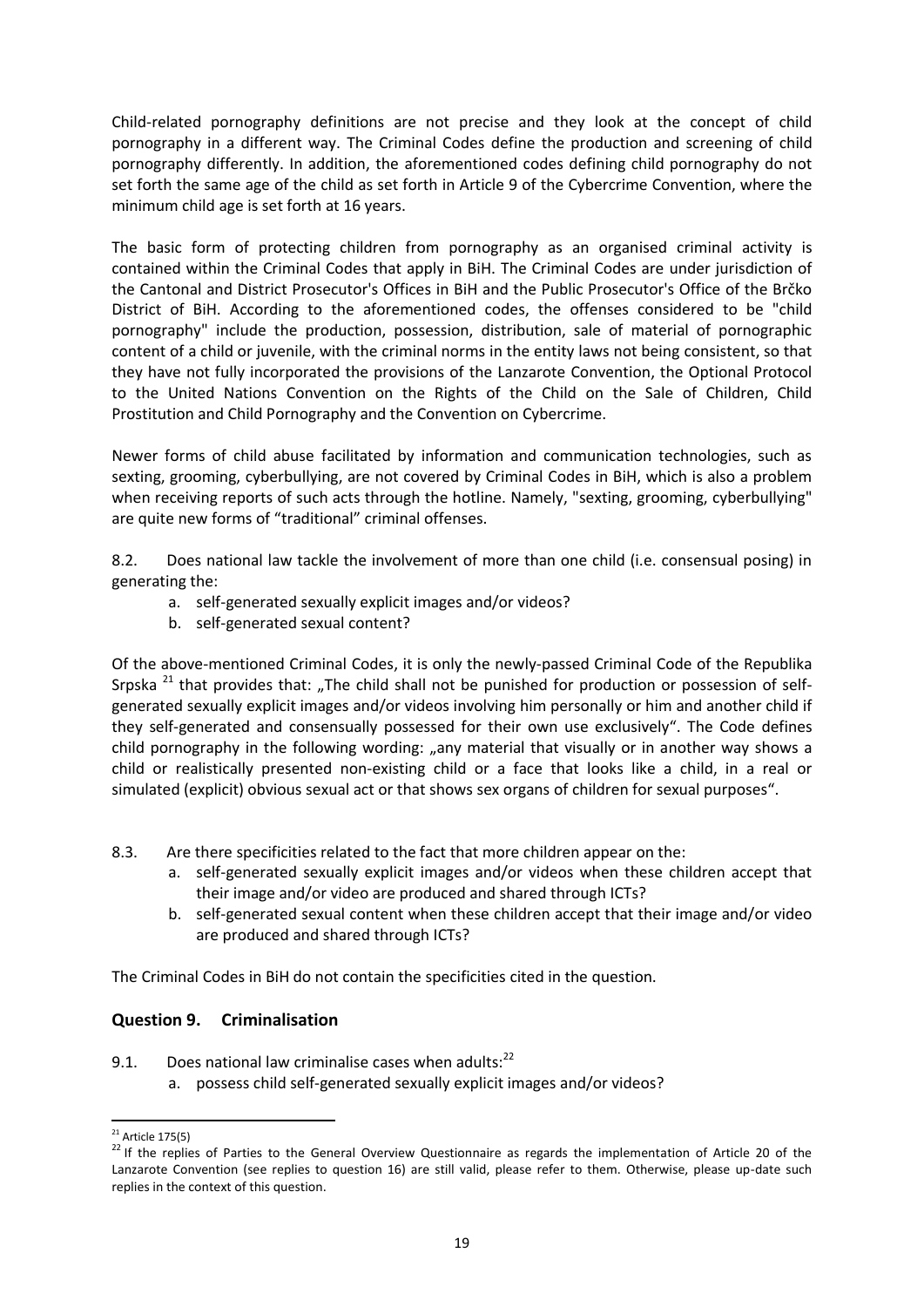- b. distribute or transmit child self-generated sexually explicit images and/or videos to other adults?
- c. distribute or transmit child self-generated sexually explicit images and/or videos to other children than those depicted on such images and/or videos?

The Criminal Codes of both Entities and Brcko District generally criminalises cases when an adult records, possesses, imports, sells, shows or distributes sexually explicit images and/or videos depicting children, without specifying whether they were self-generated or not.

9.2. Are there special circumstances (including alternative interventions) under which the above cases (9.1.a-c), although established in fact and in law, are not prosecuted and/or do not lead to conviction?

Yes, there are, in cases provided for by law (e.g. statute of limitation etc.).

9.3. What are the legal consequences of the above behaviours (9.1.a-c)?

#### **Criminal Code of Federation of BiH**

#### **Article 189 Unauthorised Photographing and Filming**

(1) Whosoever takes any photograph, film or other visual recording of another in his personal premises without that person's consent, or who passes on or displays such a photograph to a third person, or enables the third person in some other way to have direct access to the photograph, film or recording, shall be punished by a fine or imprisonment for a maximum term of three years.

(2) If the offence under paragraph 1 above is committed by any official in the course of his duty, he shall be punished by imprisonment for a term of between six months and three years.

(3) Whosoever takes any photograph, film or other visual recording of any child, with a view to developing photographs, audio-visual tapes or other pornographic materials, or who possesses, imports, sells, projects or otherwise deals in such material, shall be punished by imprisonment for a term of between one and five years.

(4) Any articles intended for or used in the commission of any offences under paragraphs 1 to 3 above shall be subject to forfeiture, and any articles produced through the commission of any offence under paragraph 1 to 3 above shall be subject to forfeiture and destruction. …

#### **Article 211**

#### **Abuse of a Child or Juvenile for Pornography**

(1) Whosoever photographs or films a child, with a view to developing photographs, audio-visual tapes or other pornographic materials or who possesses or imports or sells or deals in or projects such material, or incites such persons to play in pornographic shows, shall be punished by imprisonment for a term of between one and five years.

(2) The articles intended or used for the commission of any offence under paragraph 1 above shall be subject to forfeiture and any articles produced as a result of the commission of an offence under paragraph 1 above shall be subject to forfeiture and destruction.

#### **Article 212 Showing Pornography to a Child**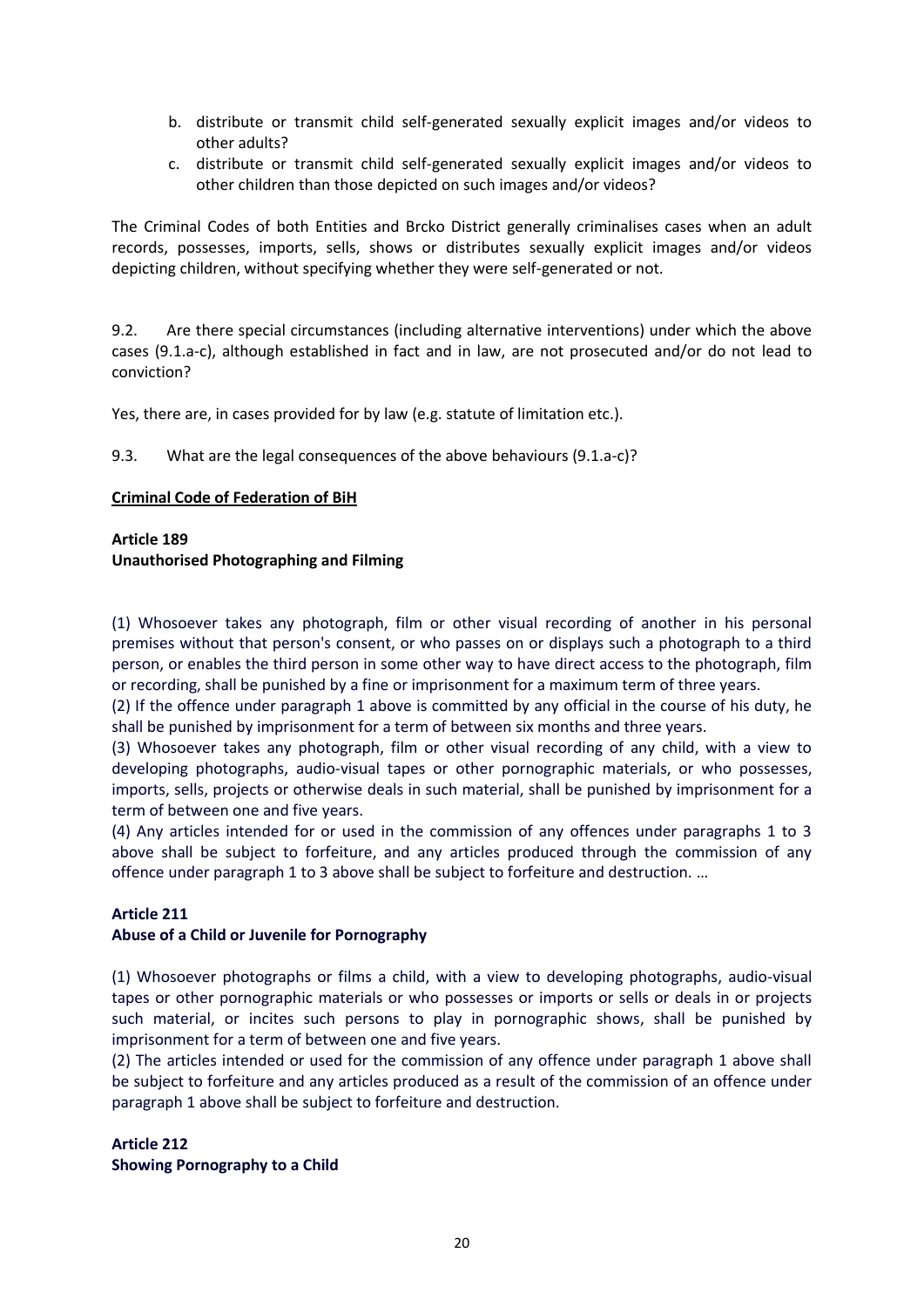(1) Whosoever sells, shows or renders available through public display or in any other manner, writings, pictures, audio-visual or other objects containing pornographic material to a child, shall be punished by a fine or imprisonment for a maximum term of one year.

(2) Any object used in committing the offence under the paragraph 1 above shall be subject to forfeiture.

#### **Criminal Code of the Republika Srpska**

#### **Abuse of a Child for Pornography Article 175(1-3)**

(1) Whoever incites a child to participate in filming child pornography or whoever organises or enables filming of child pornography shall be punished by imprisonment for a term of be-tween six months and five years.

(2) Whoever, without authorization, films, produces, offers, makes available, distributes, promulgates, imports, exports, obtains for himself or another person, sells, gives, shows or possesses child pornography or knowingly access it by computer network, shall be punished by imprisonment for a term of between one and eight years.

(3) Whoever, by force, threat, deception, fraud, abuse of office or difficult circumstances of a child or abuse of relationship of dependence, forces or incites a child to filming child pornography shall be punished by imprisonment for a term of between two and ten years.

#### **Showing Pornography to a Child Article 177(1)**

(1) Whosoever sells, gives, shows or renders available through public display, internet or other communication network or in any other manner, writings, photos, audio-visual or other ob-jects containing pornographic material or shows a pornographic show to a child under fifteen years of age shall be punished by imprisonment for a term of between six months and three years.

# **Use of Computer Network or Other Technical Means of Communication in Criminal Offences of Sexual Abuse and Exploitation of a Child**

#### **Article 178**

(1) Whoever, by using computer network or communication by other technical means, arranges meeting with a child over fifteen years of age for sexual intercourse or an equivalent sexual act, or for production of pornographic material or for other types of sexual abuse and shows up at the arranged meeting point, shall be punished by imprisonment for a term of between one and five years.

(2) If the offence under paragraph 1 of this Article is committed against a child under fifteen years of age, the offender shall be punished by imprisonment for a term of between two and eight years.

## **Infringement of Child's Privacy**

## **Article 189**

(1) Whoever reveals or conveys information from child's personal or family life or, contrary to the regulations, publishes child's photography or discloses child's identity and thus causes his anxiety or exposes him to derision of his peers or others or endangers child's safety in any other way, shall be punished by a fine or imprisonment for a maximum term of one year.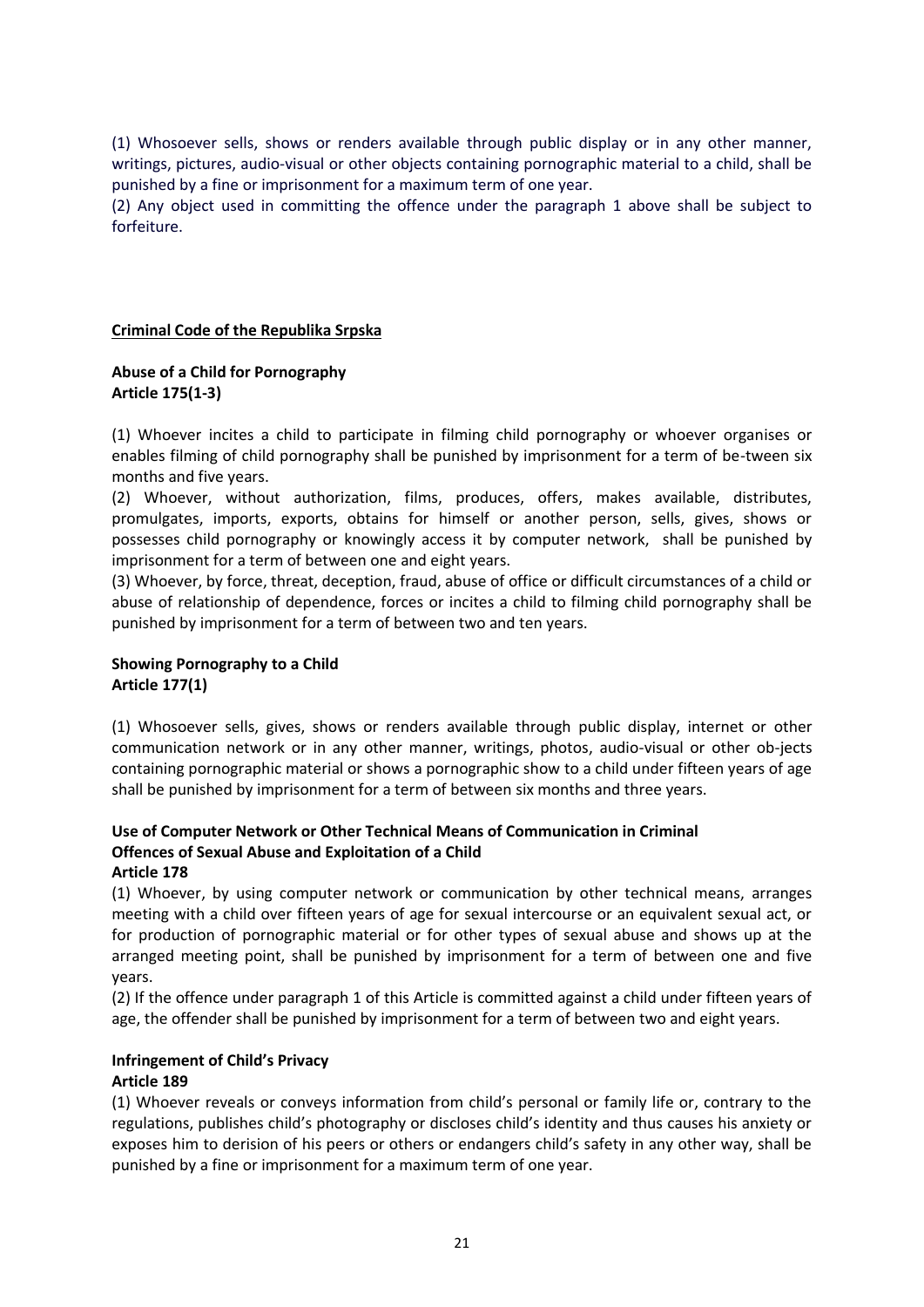(2) Whoever commits any offence under paragraph 1 of this Article by means of mass media, computer system or network, at a public gathering or by any other method which makes it accessible to a larger number of persons, shall be punished by a fine or imprisonment for a maximum term of two years

(3) Whoever commits any offence under paragraphs 1 and 2 of this Article as an official or while exercising his professional activities, shall be punished by a fine or imprisonment for a maximum term of three years.

#### **Criminal Code of the Brcko District of BiH**

#### **Unauthorised Photographing and Filming Article 186**

(1) Whosoever takes any photograph, film or other visual recording of another in his personal premises without that person's consent, or who passes on or displays such a photograph to a third person, or enables the third person in some other way to have direct access to the photograph, film or recording, shall be punished by a fine or imprisonment for a maximum term of three years.

(2) If the offence under paragraph 1 above is committed by any official in the course of his duty, he shall be punished by imprisonment for a term of between six months and three years.

(3) Whosoever takes any photograph, film or other visual recording of any child, with a view to developing photographs, audio-visual tapes or other pornographic materials, or who possesses, imports, sells, projects or otherwise deals in such material, shall be punished by imprisonment for a term of between one and five years.

(4) Any articles intended for or used in the commission of any offences under paragraphs 1 to 3 above shall be subject to forfeiture, and any articles produced through the commission of any offence under paragraph 1 to 3 above shall be subject to forfeiture and destruction.…

#### **Abuse of a Child or Juvenile for Pornography Article 208**

(1) Whosoever photographs or films a child, with a view to developing photographs, audio-visual tapes or other pornographic materials or who possesses or imports or sells or deals in or projects such material, or incites such persons to play in pornographic shows, shall be punished by imprisonment for a term of between one and five years.

(2) The articles intended or used for the commission of any offence under paragraph 1 above shall be subject to forfeiture and any articles produced as a result of the commission of an offence under paragraph 1 above shall be subject to forfeiture and destruction.…

#### **Showing Pornography to a Child Article 209**

(1) Whosoever sells, shows or renders available through public display or in any other manner, writings, pictures, audio-visual or other objects containing pornographic material to a child, shall be punished by a fine or imprisonment for a maximum term of one year.

(2) Any object used in committing the offence under the paragraph 1 above shall be subject to forfeiture.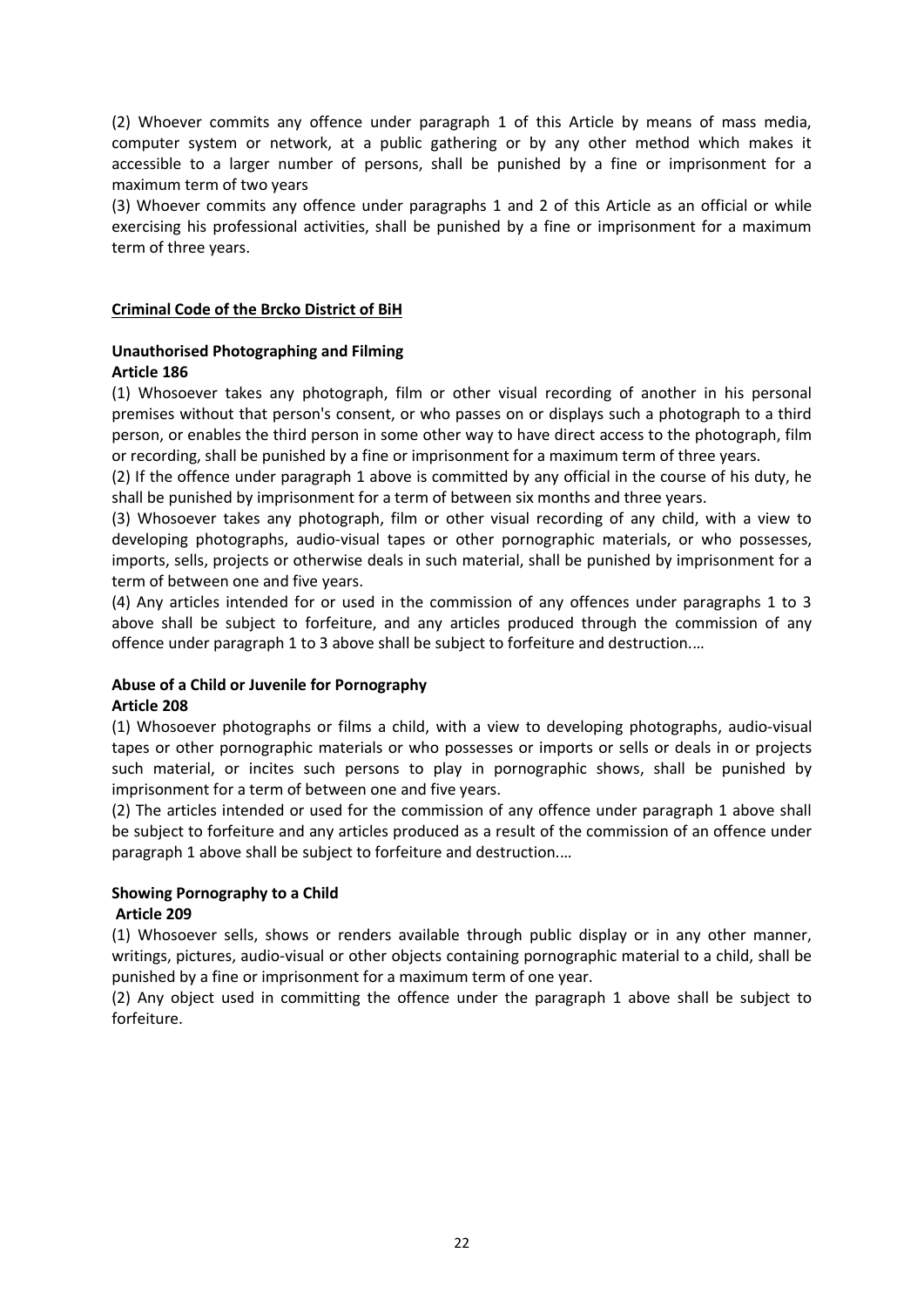- 9.4. Does national law criminalise cases when adults: $^{23}$ 
	- a. possess child self-generated sexual content?
	- b. distribute or transmit child self-generated sexual content to other adults?
	- c. distribute or transmit child self-generated sexual content to other children than those depicted such sexual content?

Answer 9.3. cites articles of the Codes defining criminal offenses and determining the level of prison sentences.

9.5. Are there special circumstances (including alternative interventions) under which the above cases (9.4.a-c), although established in fact and in law, are not prosecuted and/or do not lead to conviction?

Yes, there are, in cases provided for by law (e.g. statute of limitation etc.)..

9.6. What are the legal consequences of the above behaviours (9.4.a-c)?

Answer 9.3. cites articles of the Codes defining criminal offenses and determining the level of prison sentences.

- 9.7. Does national law criminalise cases when children: $24$ 
	- a. produce self-generated sexually explicit images and/or videos?
	- b. possess self-generated sexually explicit images and/or videos?
	- c. distribute or transmit self-generated sexually explicit images and/or videos of themselves to peers?
	- d. distribute or transmit self-generated sexually explicit images and/or videos of themselves to adults?
	- e. distribute or transmit self-generated sexually explicit images and/or videos of other children to peers?
	- f. distribute or transmit self-generated sexually explicit images and/or videos of other children to adults?

Criminal Codes of the FBiH and Brcko District do not criminalise these cases at all, while the new RS Criminal Code recognises cases when children themselves produce self-generated sexually explicit content and distribute it (whether they participate alone or with other children), but does not criminalise them, i.e. does not consider the child criminally liable and does not prosecute him/her<sup>25</sup>.

9.8. Are there special circumstances (including alternative interventions) under which the above cases (9.7.a-f), although established in fact and in law, are not prosecuted and/or do not lead to conviction?

1

 $^{23}$  If the replies of Parties to the General Overview Questionnaire as regards the implementation of Article 20 of the Lanzarote Convention (see replies to question 16) are still valid, please refer to them. Otherwise, please up-date such replies in the context of this question.

 $24$  This question does not in any way suggest that these behaviours should be criminalised.

<sup>&</sup>lt;sup>25</sup> Article 175(5) of teh Code provides that: "The child shall not be punished for production or possession of self- generated sexually explicit images and/or videos involving him personally or him and another child if they self-generated and consensually possessed for thier own use exclusivly". The Code defines child pornography in the following wording: "any material that visually or in another way shows a child or realisti-cally presented non-existing child or a face that looks like a child, in a real or simulated (ex-plicit) obvious sexual act or that shows sex organs of children for sexual purposes."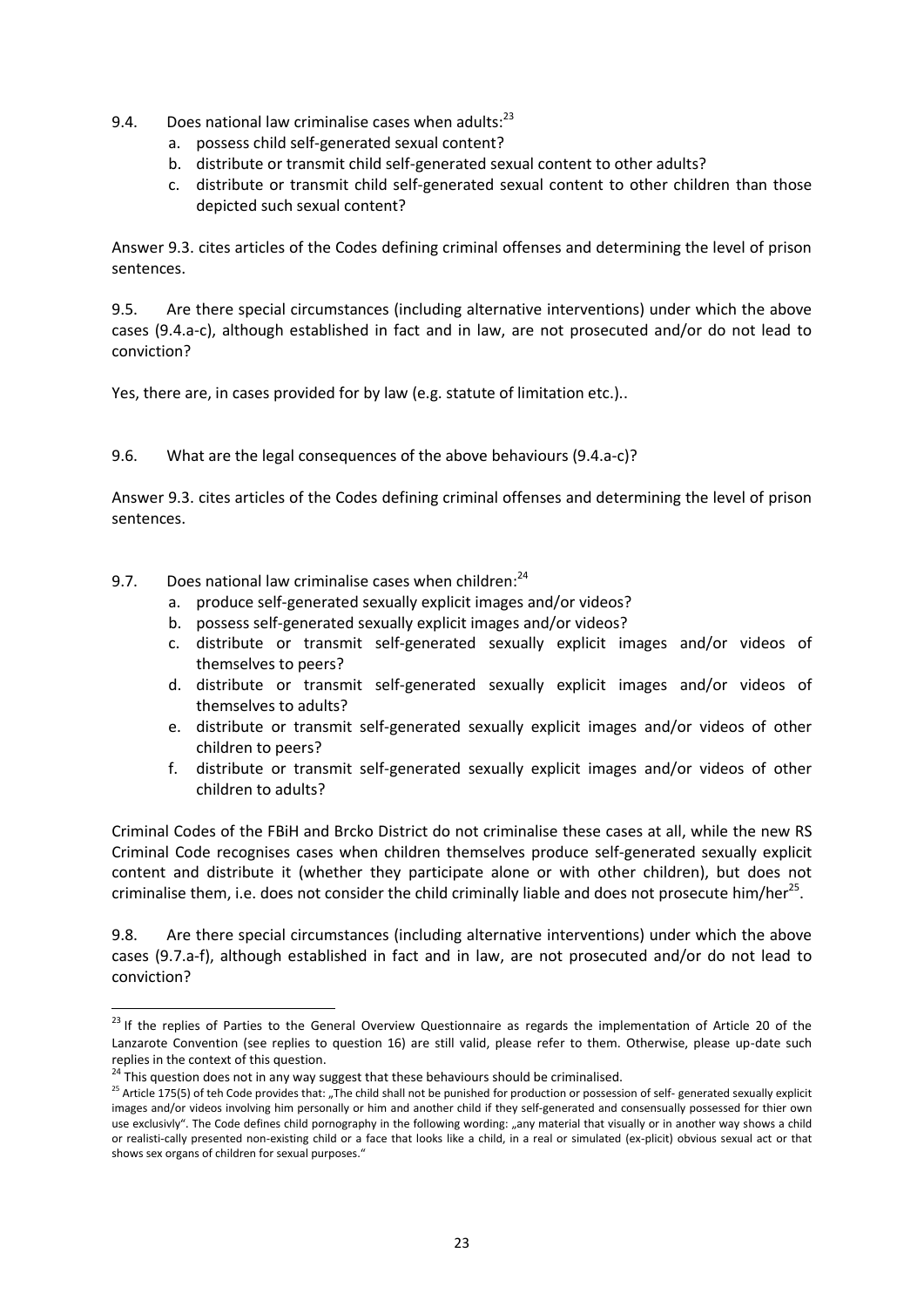See answer 9.7.

9.9. What are the legal consequences of the above behaviours (9.7.a-f)?

See answer 9.7.

- 9.10. Does national law criminalise cases when children: <sup>26</sup>
	- a. produce self-generated sexual content?
	- b. possess self-generated sexual content?
	- c. distribute or transmit self-generated sexual content to peers?
	- d. distribute or transmit self-generated sexual content to adults?
	- e. distribute or transmit self-generated sexual content of other children to peers?
	- f. distribute or transmit self-generated sexual content of other children to adults?

See answer 9.7.

9.11. Are there special circumstances or alternative interventions under which the above cases (9.10.a-f), although established in fact and in law, are not prosecuted and/ or do not lead to conviction?

See answer 9.7.

9.12. What are the legal consequences of the above behaviours (9.10.a-f)?

See answer 9.7.

**.** 

# **Question 10. Production and possession of self-generated sexually explicit images and/or videos by children for their own private use**

10.1. For Parties having made a reservation in accordance with Article 20(3) indent  $2^{27}$ 

What measures have been taken to ensure that the production and/or possession of self-generated sexually explicit images and/or videos is not criminalised when it involves children who have reached the age set in application of Article 18(2) where these images and/or videos are produced and possessed by them with their consent and solely for their own private use?

#### 10.2. For Parties that have not made a reservation in accordance with Article 20(3) indent  $2^{28}$

Does national law criminalise the production and/or possession of self-generated sexually explicit images and/or videos when it involves children who have reached the age set in application of Article 18(2) where these images and/or videos are produced and possessed by them with their consent and solely for their own private use?

<sup>&</sup>lt;sup>26</sup> This question does not in any way suggest that these behaviours should be criminalised.

<sup>&</sup>lt;sup>27</sup> Denmark, Germany, Liechtenstein, the Russian Federation, Sweden, Switzerland.

<sup>&</sup>lt;sup>28</sup> Albania, Andorra, Austria, Belgium, Bosnia and Herzegovina, Bulgaria, Croatia, Cyprus, Czech Republic, Estonia, Finland, France, Georgia, Greece, Hungary, Iceland, Italy, Latvia, Lithuania, Luxembourg, Malta, Republic of Moldova, Monaco, Montenegro, Netherlands, Poland, Portugal, Romania, San Marino, Serbia, Slovakia, Slovenia, Spain, "The former Yugoslav Republic of Macedonia", Turkey and Ukraine.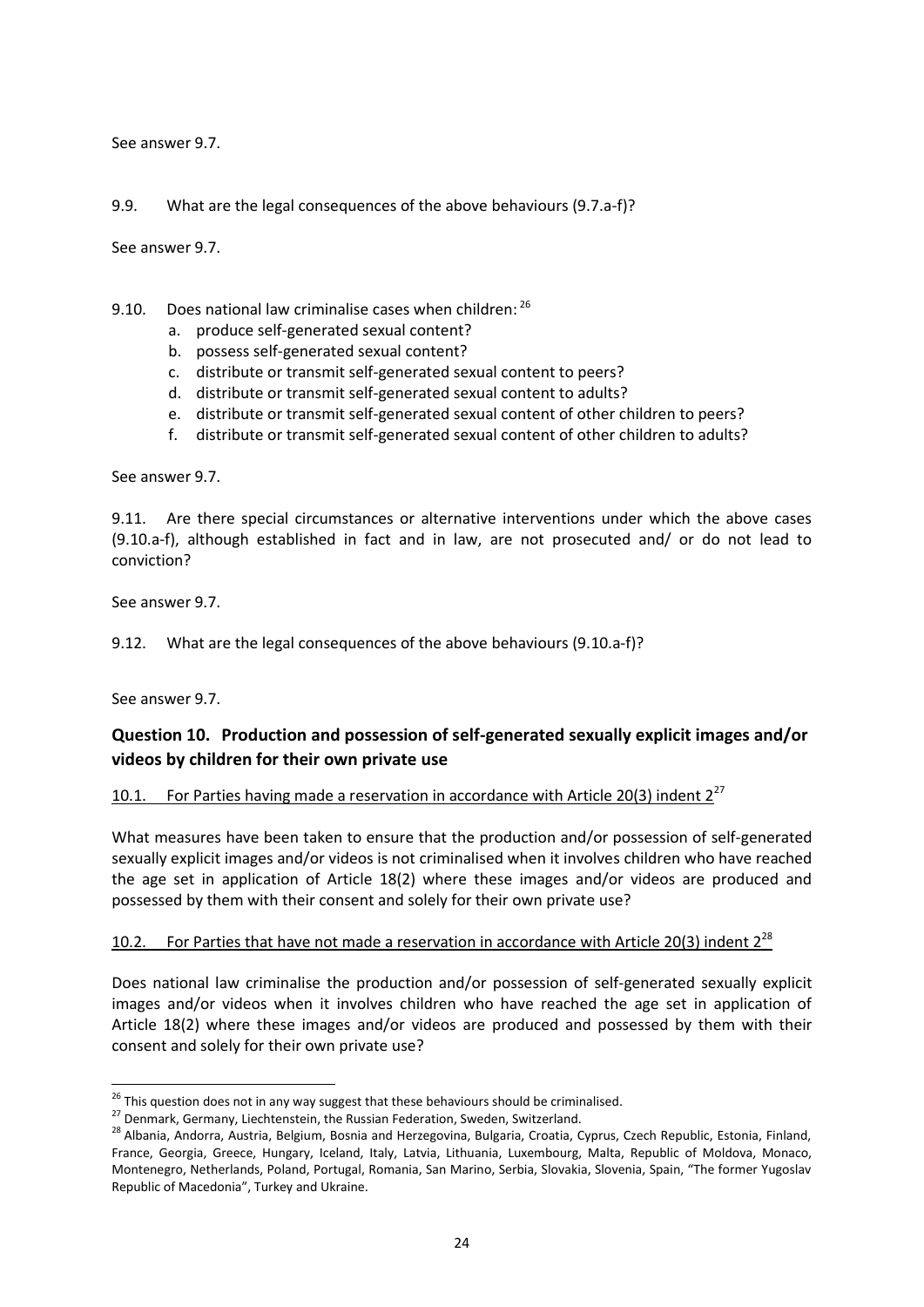See answer 9.7.

# **Question 11. Reference in law to ICT facilitated sexual coercion and/or extortion**

How does national law address ICT facilitated sexual coercion and/or extortion of children and/or other persons related to the child depicted on the:

- a. self-generated sexually explicit images and/or videos?
- b. self-generated sexual content?

Of the three Criminal Codes, only the Criminal Code of the Republika Srpska provides generally, in Article 177, "Whosoever sells, gives, shows or renders available through public display, internet or other communication network or in any other manner, writings, photos, audio-visual or other objects containing pornographic material or shows a pornographic show to a child under fifteen years of age shall be punished by imprisonment for a term of between six months and three years".

Criminal Code of the Republika Srpska provides

Further, Article 178 of the Criminal Code provides: "Whoever, by using computer network or communication by other technical means, arranges meeting with a child over fifteen years of age for sexual intercourse or an equivalent sexual act, or for production of pornographic material or for other types of sexual abuse and shows up at the arranged meeting point, shall be punished by imprisonment for a term of between one and five years. If the offence under paragraph 1 of this Article is committed against a child under fifteen years of age, the offender shall be punished by imprisonment for a term of between two and eight years."

# **Question 12. Jurisdiction rules<sup>29</sup>**

Please indicate which jurisdiction rules apply under which conditions to the offences described above (questions 9-11) when the victim is not present in the Party when the offence is committed or when the offender is not present in the Party when the offence is committed.

Information is not available.

## **Question 13. Specialised units/departments/sections**

13.1. Are there specialised units/departments/sections in charge of dealing with ICT facilitated sexual offences against children, such as those referred to in this questionnaire (see questions 9-11):

- a. in law enforcement?
- b. in prosecution?
- c. in courts?

1

**The Directorate for Coordination of Police Bodies of BiH,** the Division for International Operational Police Cooperation, the NCB Interpol Sarajevo and the Department for Cooperation with Europol act within their competences in cases of sexual exploitation and sexual abuse of children and a majority of these cases are related to sexual offenses against children facilitated by information and communication technologies.

<sup>&</sup>lt;sup>29</sup> Please answer this question taking into account the requirements of Article 25 of the Lanzarote Convention.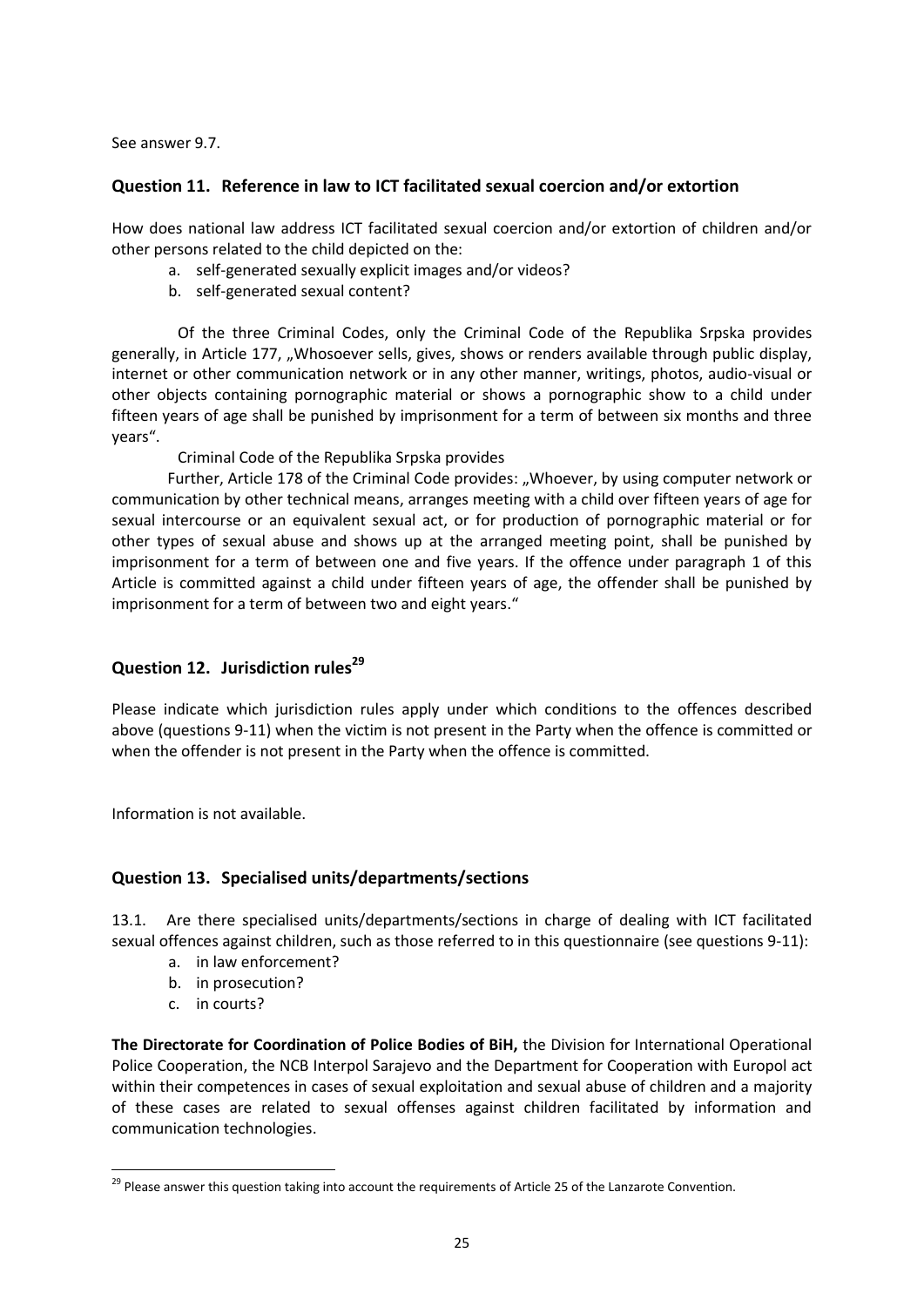In the Ministries of Internal Affairs in the Federation of Bosnia and Herzegovina and the Republika Srpska and in the Brčko District Police, there are no specialised units / divisions / departments for sexual offenses against children facilitated by ICT. There is the Cyber Crime Section in the Republika Srpska Ministry of Internal Affairs, while there is no similar body in the Federation of BiH or Brcko District.

In Brcko District, investigations and other actions related to the above-mentioned offenses are conducted by the Department for the Prevention and Suppression of Organized Crime and Drug Abuse.

In the Republika Srpska Police Administration of Banja Luka, within the Criminal Police Division, within the Department of General Crime, there is a Section for Violent Felonies and Sexual Offences with 7 police officers, which monitors and studies the trends and manifestations of crimes against limb and life and dignity of persons, undertakes activities for their effective suppression and detection, provides expert assistance and directly works in police stations to detect this type of criminal offense. Further, this Section monitors the trends and manifestations of juvenile delinquency, directly engages in the detection and clarification of criminal offenses under jurisdiction of basic courts in the headquarters of the police and district courts; cooperates with canters for social work, primary and secondary schools, prepares criminal reports, reports, information and performs other tasks and jobs assigned by the direct supervisor; plans and collects operational information about persons in the correctional facility and the juvenile facility who have committed criminal offenses that have not been detected, transmits the operational information to the organizational units, performs other tasks and jobs falling within competence of the Section. In other police administrations, these jobs are performed by inspectors dealing with general crime.

In Bosnia and Herzegovina, the system of juvenile criminal justice is prescribed by special laws: in the Federation of BiH, Articles 16 and 19 of the Law on the Protection and Treatment of Children and Juveniles in Criminal Proceedings<sup>30</sup>, in the Republika Srpska, Articles 16 and 19 of the Law on the Protection and Treatment of Children and Juveniles in Criminal Proceedings<sup>31</sup> and in Brcko District, Articles 16 and 19 of the Law on the Protection and Treatment of Children and Juveniles in Criminal Proceedings<sup>32</sup>. These laws set out the rules of criminal proceedings against children in conflict with law, younger adults and children who are victims or witnesses. These laws establish the obligation of courts to establish juvenile departments consisting of one or more judges and expert advisers, while prosecutors are required to establish juvenile departments consisting of one or more prosecutors and one or more expert advisers. For the purpose of conducting criminal proceedings involving juveniles, the courts and the prosecutors have at their disposal expert advisors: social pedagogues special education teachers, special pedagogues - special education teachers, social workers and psychologists who have an active role in juvenile cases. Currently, 7 (seven) psychologists are engaged in the courts, while nine (9) psychologists are engaged in prosecutors' offices.

The law also prescribes that prosecutors, who are assigned in the juvenile department, are obliged to initiate proceedings against adult perpetrators of criminal offenses if they deem it necessary for the special protection of the children and juveniles who are involved in the criminal proceedings as injured parties (victims). Juvenile judges also try adult offenders for criminal offenses involving children and juveniles as victims, including the criminal offenses of exploitation of children or juveniles for pornography and the production and display of child pornography.

**.** 

<sup>&</sup>lt;sup>30</sup> FBH Official Gazette, 7/14

 $31$  RS Official Gazette, 13/10, 61/13

<sup>&</sup>lt;sup>32</sup> Brcko District of BiH, 44/11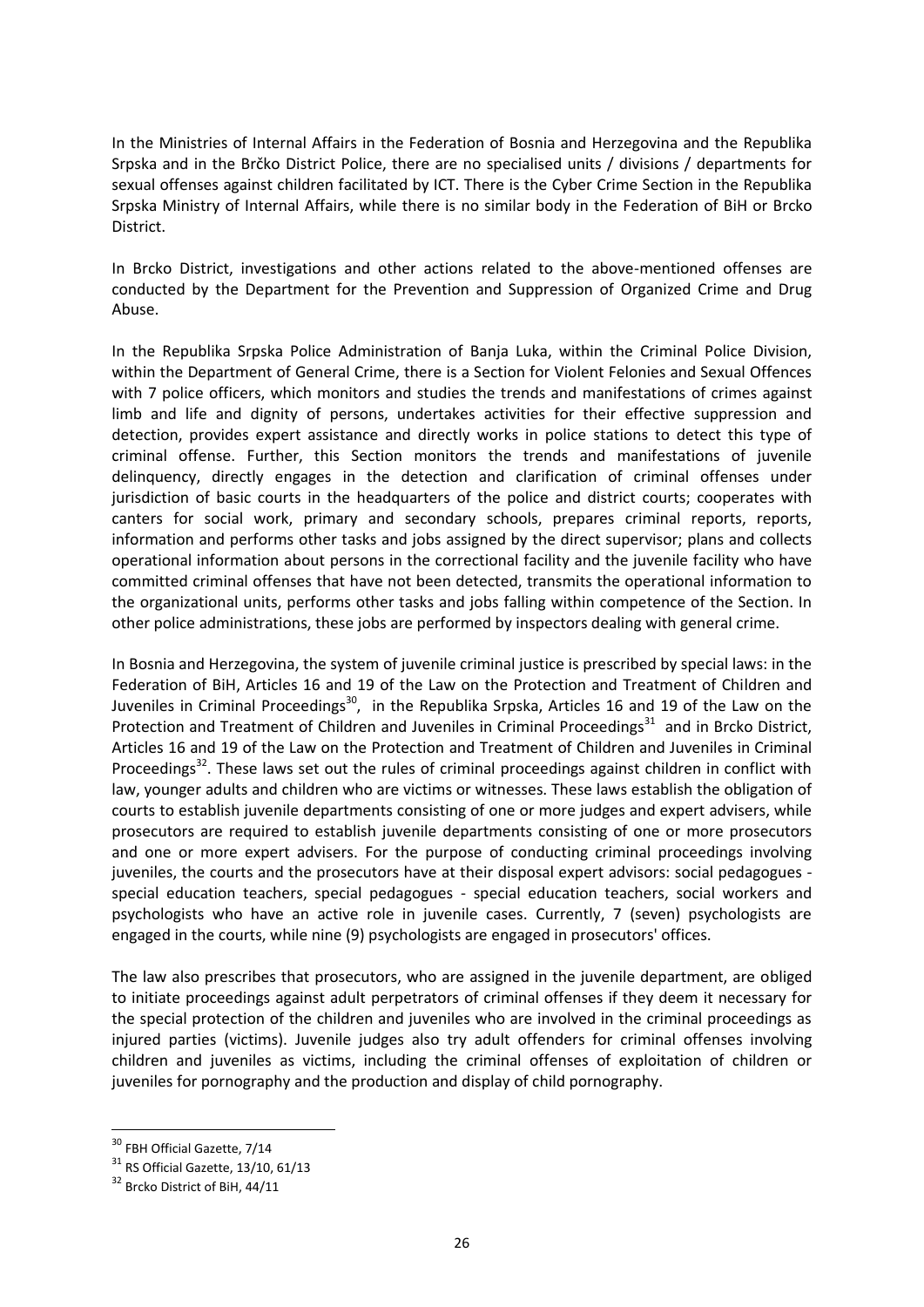Please specify if there are specialised units/departments/sections in charge of dealing with ICT facilitated sexual offences against children committed by juvenile offenders.

In Bosnia and Herzegovina, there are no specialised units / departments / sections in charge of dealing with ICT facilitated sexual offences against children committed by juvenile offenders.

 $\rightarrow$  Please specify how the specialised units/departments/sections referred to above (questions 13.1 and 13.2) are organised (number of staff, structure, specialised in which areas within ICTs, etc.)?

 $\rightarrow$  As regards law enforcement, please indicate if:

- a. there is a victim identification function?
- b. there is an active contribution to the INTERPOL's International Child Sexual Exploitation (ICSE) image database? If not, why?

There is no victim identification function in the Ministries of Internal Affairs of the Federation of BiH, the Republika Srpska or the Brčko District Police.

The Division for International Operational Police Cooperation of the Directorate for Coordination of Police Bodies of Bosnia and Herzegovina acts within its competencies through the NCB Interpol Sarajevo and the Department for Cooperation with Europol in cases of, inter alia, sexual exploitation and sexual abuse of children. The largest number of cases relate to sexual offenses against children facilitated by information and communication technologies.

The competent authorities/police agencies in BiH, through the Directorate for Coordination of Police Bodies of Bosnia and Herzegovina, NCB Interpol Sarajevo, continually exchange information with other Interpol member countries on this issue. Thus, 20 cases of sexual exploitation of children were opened in 2017, 20 cases in 2016 and 24 cases in 2015. These are mainly requests for verification in order to identify the victims and stop their victimisation, i.e. in order to identify, arrest and eventually prosecute the perpetrators.

There is still no active contribution to the INTERPOL database of photographs titled "International Sexual Exploitation of Children". The reason is that it is currently being worked out how to specify the legal and sub-legal framework with the competent prosecutor's offices, since these photographs are used in court proceedings. It is not specified at what stage of the process it is possible to bring the photos into the database.

In the Republika Srpska Police Administration of Banja Luka, within the Criminal Police Division, within the Department of General Crime, there is the Cyber Crime Section, where 12 police officers work, which collects and processes information of all forms of cybercrime, and plans and performs proactively and reactive collection, evaluation and analysis of intelligence. One police officer cybercrime inspector is in the Banja Luka, Doboj, Bijeljina, Istocno Sarajevo, Trebinje, Prijedor and Zvornik Police Administration each.

#### **Question 14. Challenges in the prosecution phase**

What challenges do law enforcement, prosecution and courts face during the prosecution of ICT facilitated sexual offences against children involving the sharing of:

a. self-generated sexually explicit images and/or videos?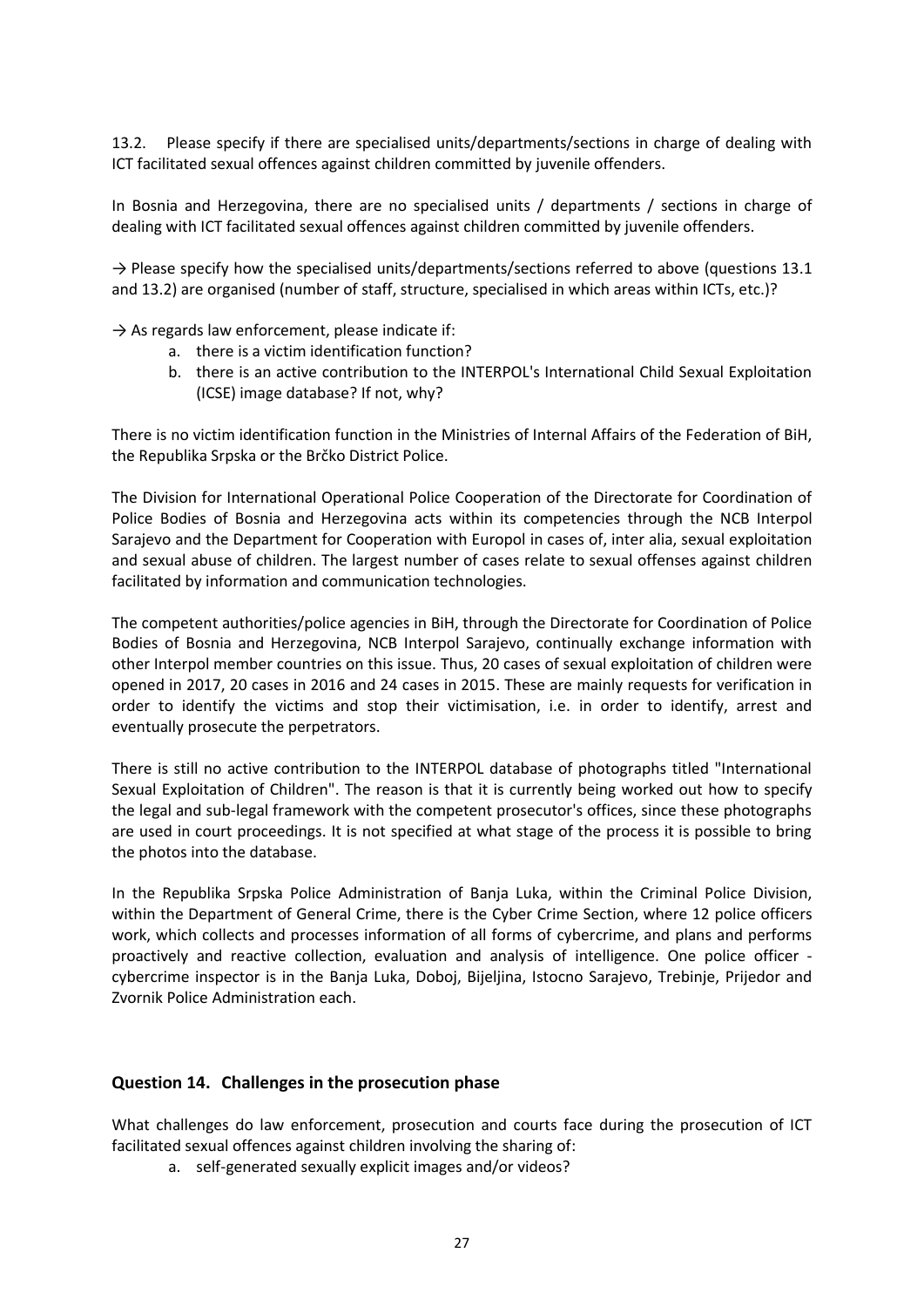b. self-generated sexual content?

There is no available information.

## **Question 15. Training of professionals**

Are the offences referred to in this questionnaire (questions 9-11) addressed in training for professionals such as:

- a. law enforcement agents (in particular for front desk officers)?
- b. prosecutors?
- c. judges?

 $\rightarrow$  If so, please share the details of the training offered, specifying whether the training is mandatory.

In Bosnia and Herzegovina, special juvenile criminal legislation prescribes that judges and prosecutors sitting on special juvenile divisions must have an affinity for working with children and specific knowledge and special knowledge about the rights of the child and juvenile delinquency, as well as other knowledge and skills that make them competent for dealing with cases of juvenile delinquency.

The Judicial and Prosecutorial Training Centre of the Republika Srpska and the Judicial and Prosecutorial Training Centre of the Federation of Bosnia and Herzegovina are in charge of the acquisition of special knowledge and continuous professional training and development of judges and prosecutors in the field of child rights, juvenile delinquency and juvenile criminal justice protection. The Judicial and Prosecutorial Training Centres provide prosecutors and judges with certificates of professional competence to work in the field of juvenile delinquency and juvenile criminal justice protection.

Within the annual training program, the Judicial and Prosecutorial Training Centre of the Federation of Bosnia and Herzegovina implements a special training program for judges and prosecutors dealing with cases under the Law on Protection and Treatment of Children and Juveniles in Criminal Proceedings. This training is mandatory and lasts for eight days and includes international standards of treatment of children, psychology of children and juveniles, juvenile questioning and forensic interviews, violence against children and crimes committed by juveniles, alternative measures and criminal sanctions.

In addition to this training, seminars and workshops on "Violence against Children" and "Psychology of Juveniles " were held in accordance with the Induction Training and Vocational Training Program.

Since 2011, as part of the specialised juvenile justice training, the Judicial and Prosecutorial Training Centre of the Republika Srpska has held a total of 5 mandatory seminars for judges and prosecutors who have been assigned to work on cases involving children as victims or proceedings conducted against juveniles. The seminars were held on the following topics: "Children Victims of Sexual Abuse - Questioning of the Victim", "Children as Victims and Witnesses in Criminal Proceedings", "The Importance of Knowledge of Child Psychology", "Special Types and Techniques of Cybercrime", "A Profile of the Offender", "Child Pornography", "How to Increase the Security of Information and Communication Technologies", "Internet Operation", "Child Pornography - Related Criminal Offenses", "Development and Suppression of Cybercrime in Europe", "The Domestic Legal Framework for the Fight against Cybercrime" and "Cybercrime and e-Fraudsters Profile".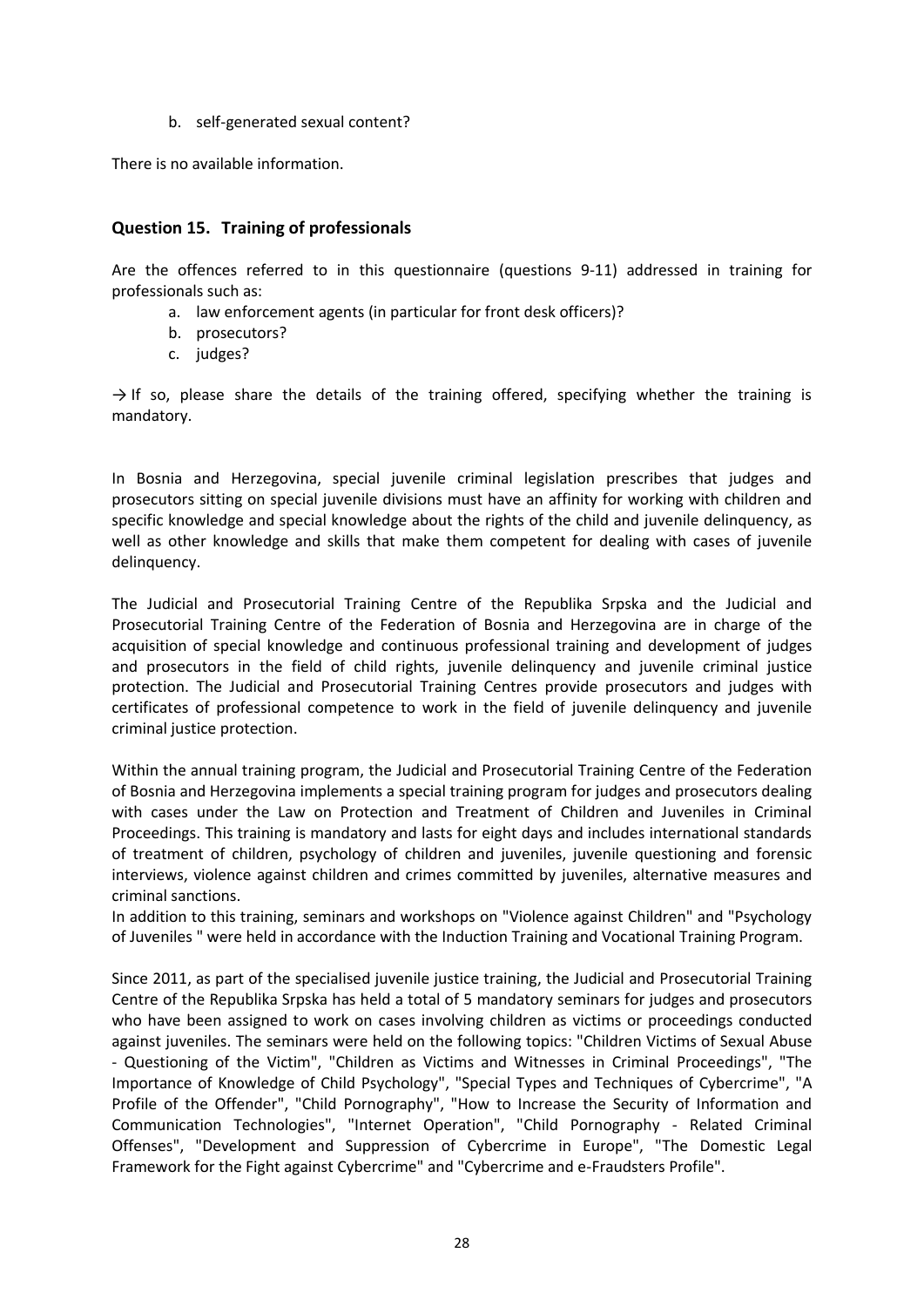In cooperation with UNICEF and the International Solidarity Forum EMMAUS, a document has been produced for professionals entitled "Guidelines for Acting in Case of Violence Against Children in the ICT Environment in Bosnia and Herzegovina", which contains information and topics on the abuse and exploitation of juveniles for pornography, prostitution, production and mediation of child pornography and abuse in the ICT environment, the use of social network profiles and the recruitment of juveniles through information and communication technologies etc. This document is published within the UNICEF Project for Justice for Every Child and MSF EMMAUS, with which in 2018 workshops for judges and prosecutors on "Sexual Exploitation and Abuse Facilitated by Communication Technologies" will be held. These courses of training are not mandatory for holders of judicial offices.

Save the Children in North West Balkans has supported the Ministry of Security of BiH, the Police Academies in Banja Luka and Sarajevo, and the Agency for Education and Professional Development of Mostar to develop a curriculum for these institutions that includes basic and advanced training in the field of violence against children facilitated by ICT. The curriculum is expected to be adopted by these agencies as an official training program for police officers. The goal of the program is that all police officers get basic knowledge on how to recognise violence facilitated by ICT and how to act in particular situations involving children. So far, 30 police officers from the Federation of BiH, the Republika Srpska and the Brcko District have undergone advanced trainer training.

# **Partnerships**

#### **Question 16. International co-operation**

16.1. What measures have been taken to co-operate with other Parties to the Lanzarote Convention for:

- a. preventing and combatting sexual coercion and/or extortion resulting from the sharing of self-generated sexually explicit images and/or videos?
- b. protecting and providing assistance to the victims of sexual coercion and/or extortion resulting from the sharing of self-generated sexually explicit images and/or videos?
- c. investigating and prosecuting sexual coercion and/or extortion resulting from the sharing of self-generated sexually explicit images and/or videos?

A significant progress in preventing online abuse of children and young people facilitated by information technology was achieved in 2010 when MFS-EMMAUS temporary became a member of INHOPE - an international association of Internet hotlines, the leading organization in the world for managing hotlines for reporting inappropriate web content, which resulted in full membership in November 2012, which made BiH – with the help of the MFS-EMMAUS - the 42nd Member State which has access to the world database managed by INHOPE. This ensures efficient cooperation and exchange of data in this area with other Parties to the Lanzarote Convention and thereby more efficient fight against these crimes in BiH, the region and the world.

The competent authorities/police agencies in BiH, through the Directorate for Coordination of Police Bodies of Bosnia and Herzegovina, NCB Interpol Sarajevo, continually exchange information with other Interpol member countries on this issue. **The Directorate for Coordination of Police Bodies of BiH,** the Division for International Operational Police Cooperation, the NCB Interpol Sarajevo and the Department for Cooperation with Europol act within their competences in cases of sexual